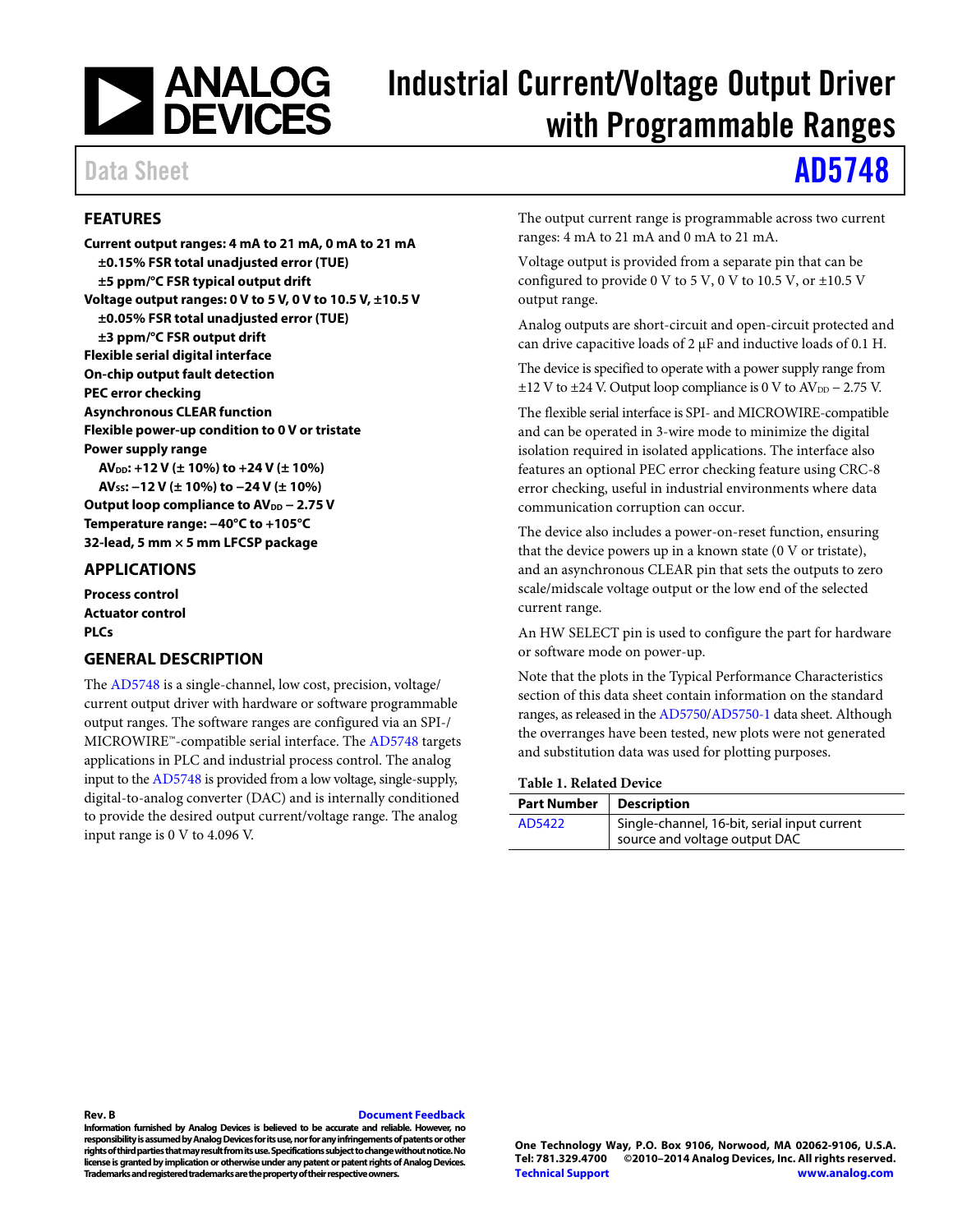# **TABLE OF CONTENTS**

| Pin Configuration and Function Descriptions 10 |
|------------------------------------------------|
|                                                |
|                                                |
|                                                |
|                                                |
|                                                |
|                                                |
|                                                |
|                                                |
|                                                |
|                                                |
|                                                |

### <span id="page-1-0"></span>**REVISION HISTORY**

| $9/14$ —Rev. A to Rev. B                         |  |
|--------------------------------------------------|--|
|                                                  |  |
|                                                  |  |
|                                                  |  |
| Changes to Asynchronous Clear (CLEAR) Section 28 |  |
|                                                  |  |
|                                                  |  |
|                                                  |  |
|                                                  |  |

#### $5/10$ —Rev. 0 to Rev. A

|--|--|--|--|

#### 3/10-Revision 0: Initial Version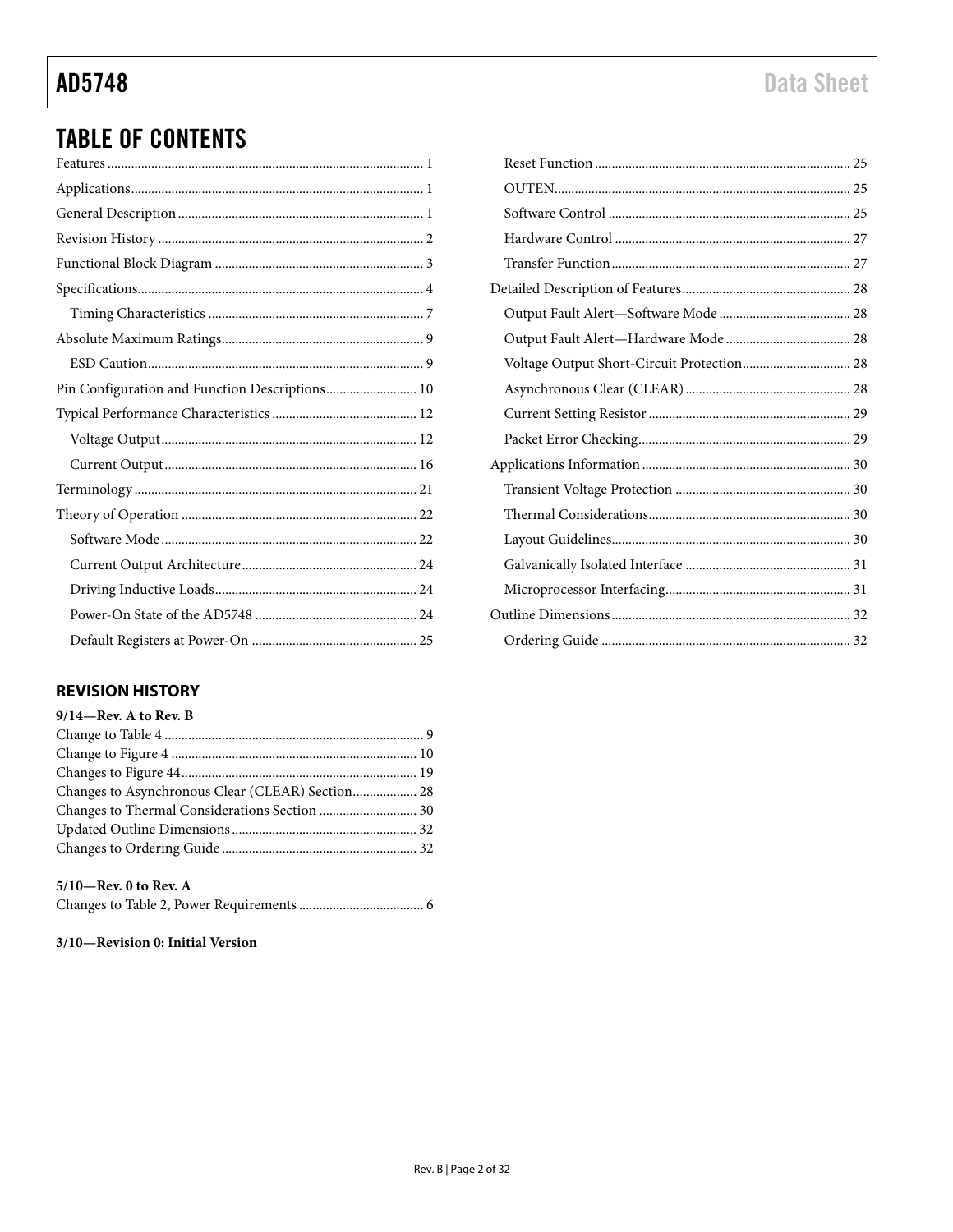08922-001

# <span id="page-2-0"></span>FUNCTIONAL BLOCK DIAGRAM



<span id="page-2-1"></span>\* DENOTES SHARED PIN. SOFTWARE MODE DENOTED BY REGULAR TEXT, HARDWARE MODE<br>DENOTED BY *ITALIC* TEXT. FOR EXAMPLE, FOR FAULT*ITEMP* PIN, IN SOFTWARE MODE, THIS<br>PIN TAKES ON FAULT FUNCTION. IN HARDWARE MODE, THIS PIN TAKES O

*Figure 1.*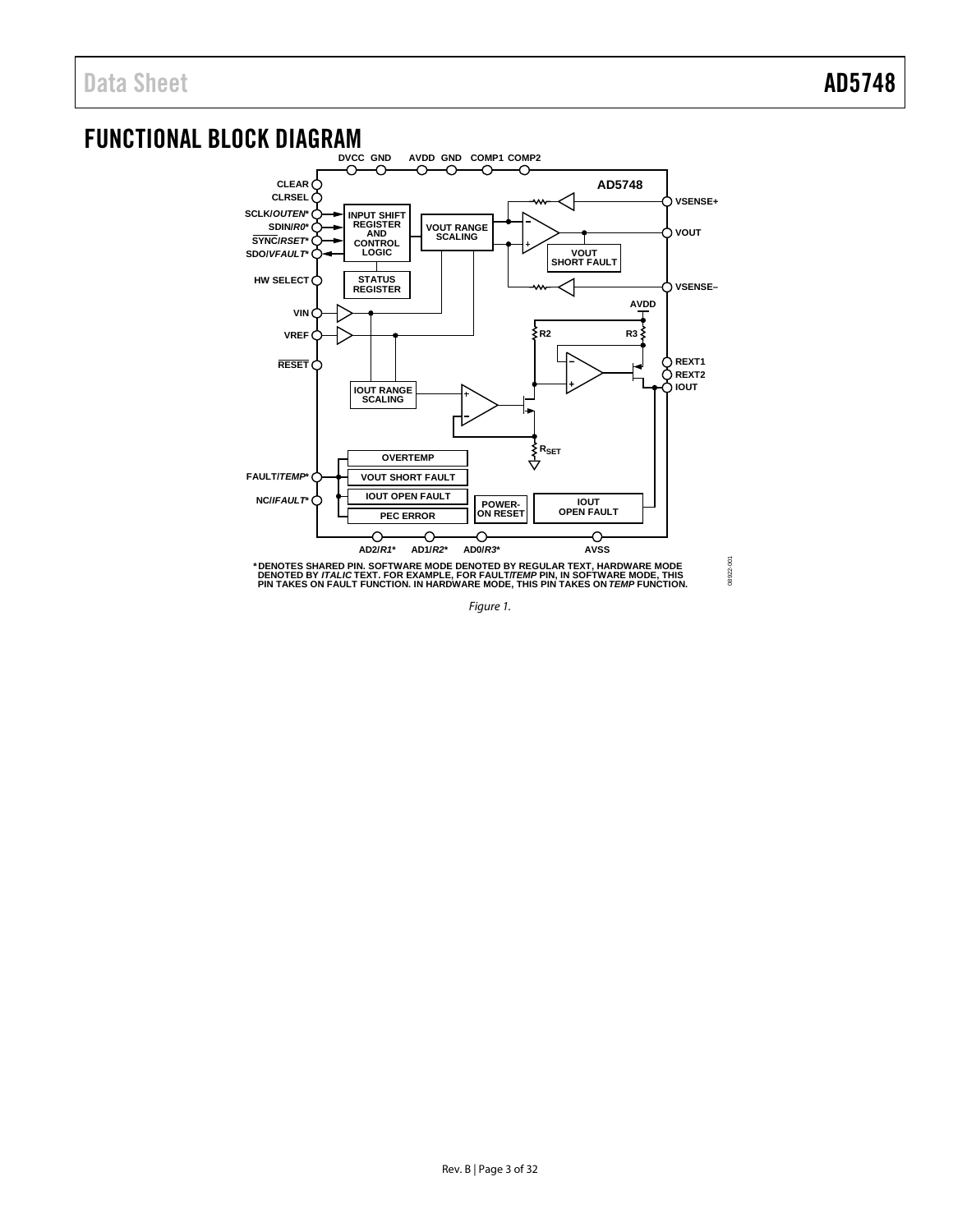# <span id="page-3-0"></span>**SPECIFICATIONS**

 $AV_{DD}/AV_{SS} = \pm 12$  V ( $\pm$  10%) to  $\pm 24$  V ( $\pm$  10%), DVCC = 2.7 V to 5.5 V, GND = 0 V. IOUT: R<sub>LOAD</sub> = 300  $\Omega$ . All specifications T<sub>MIN</sub> to T<sub>MAX</sub>, unless otherwise noted.

#### **Table 2.**

<span id="page-3-1"></span>

| Parameter <sup>1</sup>                     | Min         | <b>Typ</b>     | Max            | <b>Unit</b> | <b>Test Conditions/Comments</b>                                                      |
|--------------------------------------------|-------------|----------------|----------------|-------------|--------------------------------------------------------------------------------------|
| <b>INPUT VOLTAGE RANGE</b>                 |             |                |                |             | Output unloaded                                                                      |
| $V_{IN}$                                   |             | 0 to 4.096     |                | v           |                                                                                      |
| Input Leakage Current                      | $-1$        |                | $+1$           | μA          |                                                                                      |
| <b>REFERENCE INPUT</b>                     |             |                |                |             |                                                                                      |
| Reference Input Voltage                    |             | 4.096          |                | ٧           | External reference needs to be exactly as<br>stated; otherwise, accuracy errors show |
|                                            |             |                |                |             | up as error in output                                                                |
| Input Leakage Current                      | $-1$        |                | $+1$           | μA          |                                                                                      |
| VOLTAGE OUTPUT, VOUT                       |             |                |                |             |                                                                                      |
| <b>Output Voltage Ranges</b>               | $\mathbf 0$ |                | 5              | V           |                                                                                      |
|                                            | 0           |                | 10.5           | ٧           | AVDD must have minimum 1.3 V<br>headroom                                             |
|                                            | $-10.5$     |                | $+10.5$        | V           | AVDD/AVSS must have minimum 1.3 V<br>headroom                                        |
| Accuracy                                   |             |                |                |             |                                                                                      |
| Total Unadjusted Error (TUE) <sup>2</sup>  | $-0.3$      |                | $+0.3$         | %FSR        |                                                                                      |
|                                            | $-0.1$      | ±0.05          | $+0.1$         | %FSR        | $T_A = 25^{\circ}C$                                                                  |
| Relative Accuracy (INL)                    | $-0.02$     | ±0.005         | $+0.02$        | % FSR       |                                                                                      |
| Bipolar Zero Error (Offset at<br>Midscale) | $-10$       |                | $+10$          | mV          | $±10.5$ V range                                                                      |
|                                            | $-8$        | ±0.5           | $+8$           | mV          | $T_A = 25^{\circ}C, \pm 10.5 \text{ V}$ range                                        |
| Bipolar Zero Error TC <sup>3</sup>         |             | ±1.5           |                | ppm FSR/°C  | $±10.5$ V range                                                                      |
| Zero-Scale Error                           | $-10$       |                | $+10$          | mV          | $±10.5$ V range                                                                      |
|                                            | $-8$        | ±0.5           | $+8$           | mV          | $T_A = 25^{\circ}C, \pm 10.5 \text{ V}$ range                                        |
| Zero-Scale Error TC <sup>3</sup>           |             | ±1             |                | ppm FSR/°C  | $±10.5$ V range                                                                      |
| Zero-Scale/Offset Error                    | $-5$        |                | $+5$           | mV          | 0 V to 10.5 V range                                                                  |
|                                            | $-4$        | ±0.5           | $+4$           | mV          | $T_A = 25^{\circ}C$ , 0 V to 10.5 V range                                            |
|                                            | $-3$        |                | $+3$           | mV          | 0 V to 5 V range                                                                     |
|                                            | $-2.2$      | $\pm 0.3$      | $+2.2$         | mV          | $T_A = 25^{\circ}C$ , 0 V to 5 V range                                               |
| Offset Error TC <sup>3</sup>               |             | ±2             |                | ppm FSR/°C  |                                                                                      |
| <b>Gain Error</b>                          | $-0.05$     |                | $+0.05$        | %FSR        | All ranges                                                                           |
|                                            | $-0.04$     | ±0.015         | $+0.04$        | %FSR        | $T_A = 25^{\circ}C$                                                                  |
| Gain Error TC <sup>3</sup>                 |             | ±0.5           |                | ppm FSR/°C  |                                                                                      |
| <b>Full-Scale Error</b>                    | $-0.05$     |                | $+0.05$        | %FSR        | All ranges                                                                           |
|                                            | $-0.04$     | ±0.015         | $+0.04$        | %FSR        | $T_A = 25^{\circ}C$                                                                  |
| Full-Scale Error TC <sup>3</sup>           |             | ±1.5           |                | ppm FSR/°C  |                                                                                      |
| <b>VOLTAGE OUTPUT CHARACTERISTICS3</b>     |             |                |                |             |                                                                                      |
| Headroom                                   |             |                | 1.3            | ٧           | Output unloaded                                                                      |
| <b>Short-Circuit Current</b>               |             | 15             |                | mA          |                                                                                      |
| Load                                       | 1           |                |                | $k\Omega$   |                                                                                      |
| <b>Capacitive Load Stability</b>           |             |                |                |             | $T_A = 25^{\circ}C$                                                                  |
| $R_{LOAD} = \infty$                        |             |                | $\mathbf{1}$   | nF          |                                                                                      |
| $R_{IOP} = 2 k\Omega$                      |             |                | $\mathbf{1}$   | nF          |                                                                                      |
| $R_{IOMD} = \infty$                        |             |                | $\overline{2}$ | μF          | External compensation capacitor required;<br>see the Driving Inductive Loads section |
| DC Output Impedance                        |             | 0.12           |                | Ω           |                                                                                      |
| 0 V to 5 V range, 1/4 to 3/4 Step          |             | $\overline{7}$ |                | μs          | Specified with 2 k $\Omega$    220 pF, ±0.05%                                        |
| 0 V to 5 V range, 40 mV Input Step         |             | 4.5            |                | μs          | Specified with 2 k $\Omega$    220 pF, ±0.05%                                        |
| Slew Rate                                  |             | $\overline{2}$ |                | $V/\mu s$   | Specified with 2 k $\Omega$    220 pF                                                |
| <b>Output Noise</b>                        |             | 2.5            |                | µV rms      | 0.1 Hz to 10 Hz bandwidth                                                            |
|                                            |             | 45.5           |                | µV rms      | 100 kHz bandwidth                                                                    |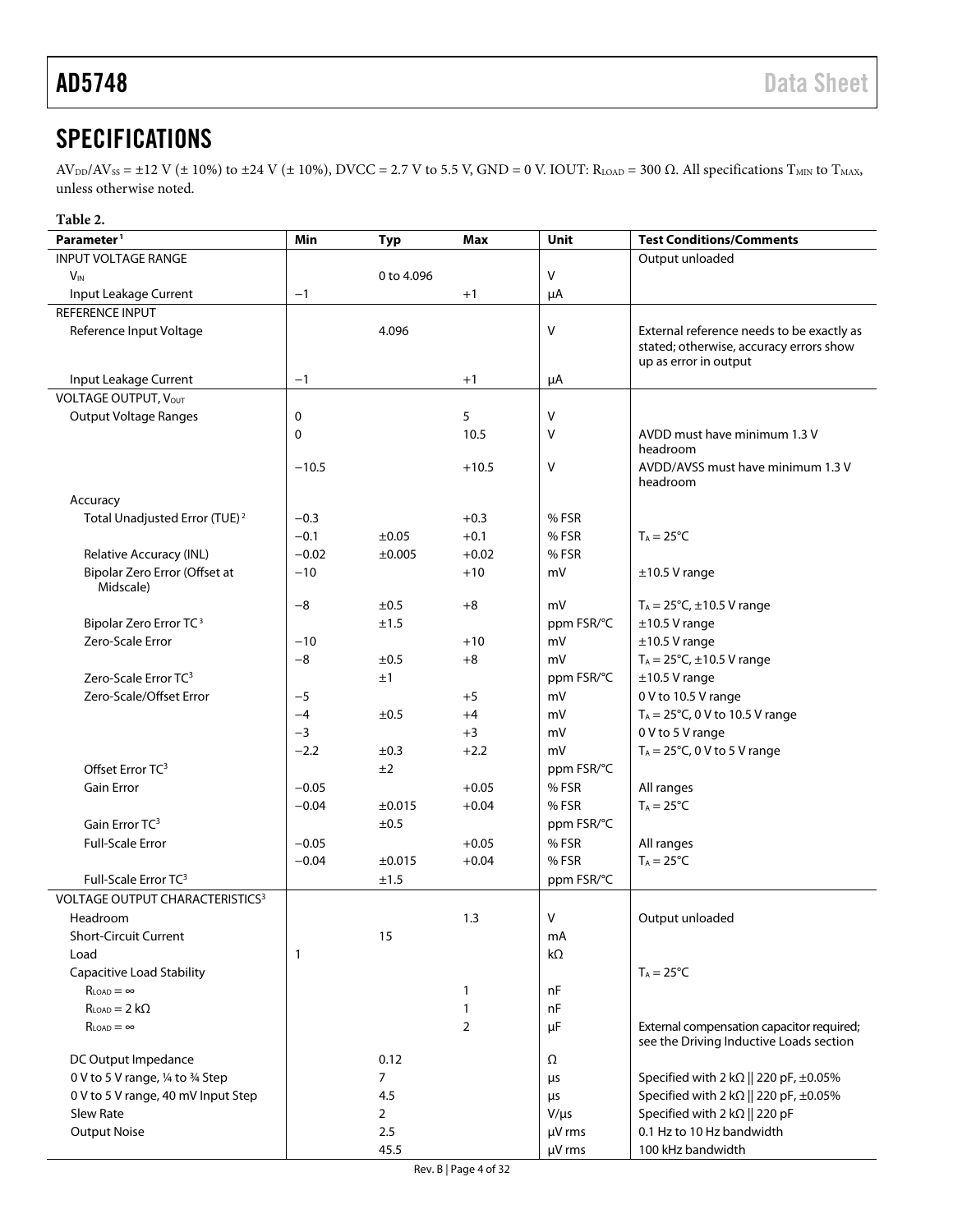| Parameter <sup>1</sup>                           | Min      | <b>Typ</b>   | Max              | Unit           | <b>Test Conditions/Comments</b>                 |
|--------------------------------------------------|----------|--------------|------------------|----------------|-------------------------------------------------|
| <b>Output Noise Spectral Density</b>             |          | 165          |                  | $nV/\sqrt{Hz}$ | Measured at 10 kHz; specified with              |
| <b>AC PSRR</b>                                   |          | $-65$        |                  | dB             | 2 kΩ    220 pF<br>200 mV, 50 Hz/60 Hz sine wave |
|                                                  |          |              |                  |                | superimposed on power supply voltage            |
| <b>DC PSRR</b>                                   |          | 10           |                  | $\mu V/V$      | Outputs unloaded                                |
| <b>CURRENT OUTPUT, IOUT</b>                      |          |              |                  |                |                                                 |
| <b>Output Current Ranges</b>                     | 0        |              | 21               | mA             |                                                 |
|                                                  | 4        |              | 21               | mA             |                                                 |
| Accuracy, Internal R <sub>SET</sub> <sup>4</sup> |          |              |                  |                |                                                 |
| Total Unadjusted Error (TUE) <sup>2</sup>        | $-0.5$   |              | $+0.5$           | % FSR          |                                                 |
|                                                  | $-0.3$   | $\pm 0.15$   | $+0.3$           | % FSR          | $T_A = 25^{\circ}C$                             |
| Relative Accuracy (INL)                          | $-0.02$  | ±0.01        | $+0.02$          | % FSR          | 4 mA to 21 mA, 0 mA to 21 mA                    |
| <b>Offset Error</b>                              | $-16$    |              | $+16$            | μA             | 4 mA to 21 mA, 0 mA to 21 mA                    |
|                                                  | $-10$    | $+5$         | $+10$            | μA             | $T_A = 25^{\circ}C$                             |
| Offset Error TC <sup>3</sup>                     |          | ±3           |                  | ppm FSR/°C     | 4 mA to 21 mA, 0 mA to 21 mA                    |
| Gain Error                                       | $-0.2$   |              | $+0.2$           | % FSR          | 4 mA to 21 mA, 0 mA to 21 mA                    |
|                                                  | $-0.03$  | ±0.006       | $+0.03$          | % FSR          | $T_A = 25^{\circ}C$                             |
| Gain $TC^3$                                      |          | $\pm 8$      |                  | ppm FSR/°C     | 4 mA to 21 mA, 0 mA to 21 mA                    |
| <b>Full-Scale Error</b>                          | $-0.2$   |              | $+0.2$           | % FSR          | 4 mA to 21 mA, 0 mA to 21 mA                    |
|                                                  | $-0.125$ | ±0.02        | $+0.125$         | % FSR          | $T_A = 25^{\circ}C$                             |
| Full-Scale TC <sup>3</sup>                       |          | ±4           |                  | ppm FSR/°C     | 4 mA to 21 mA, 0 mA to 21 mA                    |
| Accuracy, External R <sub>SET<sup>4</sup></sub>  |          |              |                  |                |                                                 |
| Total Unadjusted Error (TUE) <sup>2</sup>        | $-0.3$   |              | $+0.3$           | % FSR          |                                                 |
|                                                  | $-0.1$   | $\pm 0.02$   | $+0.1$           | % FSR          | $T_A = 25^{\circ}C$                             |
| Relative Accuracy (INL)                          | $-0.02$  | ±0.01        | $+0.02$          | % FSR          | 4 mA to 21 mA, 0 mA to 21 mA                    |
| <b>Offset Error</b>                              | $-14$    |              | $+14$            | μA             | 4 mA to 21 mA, 0 mA to 21 mA                    |
|                                                  | $-11$    | $+5$         | $+11$            | μA             | $T_A = 25^{\circ}C$                             |
| Offset Error TC <sup>3</sup>                     |          | ±2           |                  | ppm FSR/°C     | 4 mA to 21 mA, 0 mA to 21 mA                    |
| Gain Error                                       | $-0.08$  |              | $+0.08$          | % FSR          | 4 mA to 21 mA, 0 mA to 21 mA                    |
|                                                  | $-0.07$  | $\pm 0.02$   | $+0.07$          | % FSR          | $T_A = 25^{\circ}C$                             |
| Gain TC                                          |          | ±1           |                  | ppm FSR/°C     | 4 mA to 21 mA, 0 mA to 21 mA                    |
| <b>Full-Scale Error</b>                          | $-0.1$   |              | $+0.1$           | % FSR          | 4 mA to 21 mA, 0 mA to 21 mA                    |
|                                                  | $-0.07$  | ±0.02        | $+0.07$          | % FSR          | $T_A = 25^{\circ}C$                             |
| Full-Scale TC <sup>3</sup>                       |          | ±2           |                  | ppm FSR/°C     | 4 mA to 21 mA, 0 mA to 21 mA                    |
| <b>CURRENT OUTPUT CHARACTERISTICS3</b>           |          |              |                  |                |                                                 |
| Current Loop Compliance Voltage                  | 0        |              | $AV_{DD} - 2.75$ | $\vee$         |                                                 |
| Resistive Load                                   |          | See comments |                  |                | Chosen so that compliance is not<br>exceeded    |
| <b>Inductive Load</b>                            |          | See comments |                  |                | Needs appropriate capacitor at higher           |
|                                                  |          |              |                  |                | inductance values; see the Driving              |
|                                                  |          |              |                  |                | Inductive Loads section                         |
| <b>Settling Time</b>                             |          |              |                  |                |                                                 |
| 4 mA to 21 mA, Full-Scale Step                   |          | 8.5          |                  | μs             | 250 $\Omega$ load                               |
| 120 µA Step, 4 mA to 21 mA Range                 |          | 1.2          |                  | μs             | $250 \Omega$ load                               |
| DC PSRR                                          |          |              | $\mathbf{1}$     | $\mu A/V$      |                                                 |
| Output Impedance                                 |          | 130          |                  | MΩ             |                                                 |
| <b>DIGITAL INPUT</b>                             |          |              |                  |                | JEDEC compliant                                 |
| Input High Voltage, VIH                          | 2        |              |                  | $\vee$         |                                                 |
| Input Low Voltage, VL                            |          |              | 0.8              | V              |                                                 |
| Input Current                                    | $-1$     |              | $+1$             | μA             | Per pin                                         |
| Pin Capacitance                                  |          | 5            |                  | pF             | Per pin                                         |
| DIGITAL OUTPUTS <sup>3</sup>                     |          |              |                  |                |                                                 |
| FAULT, IFAULT, TEMP, VFAULT                      |          |              |                  |                |                                                 |
| Output Low Voltage, VoL                          |          |              | 0.4              | $\vee$         | 10 kΩ pull-up resistor to DVCC                  |
| Output Low Voltage, V <sub>OL</sub>              |          | 0.6          |                  | V              | At 2.5 mA                                       |
| Output High Voltage, VOH                         | 3.6      |              |                  | $\vee$         | 10 kΩ pull-up resistor to DVCC                  |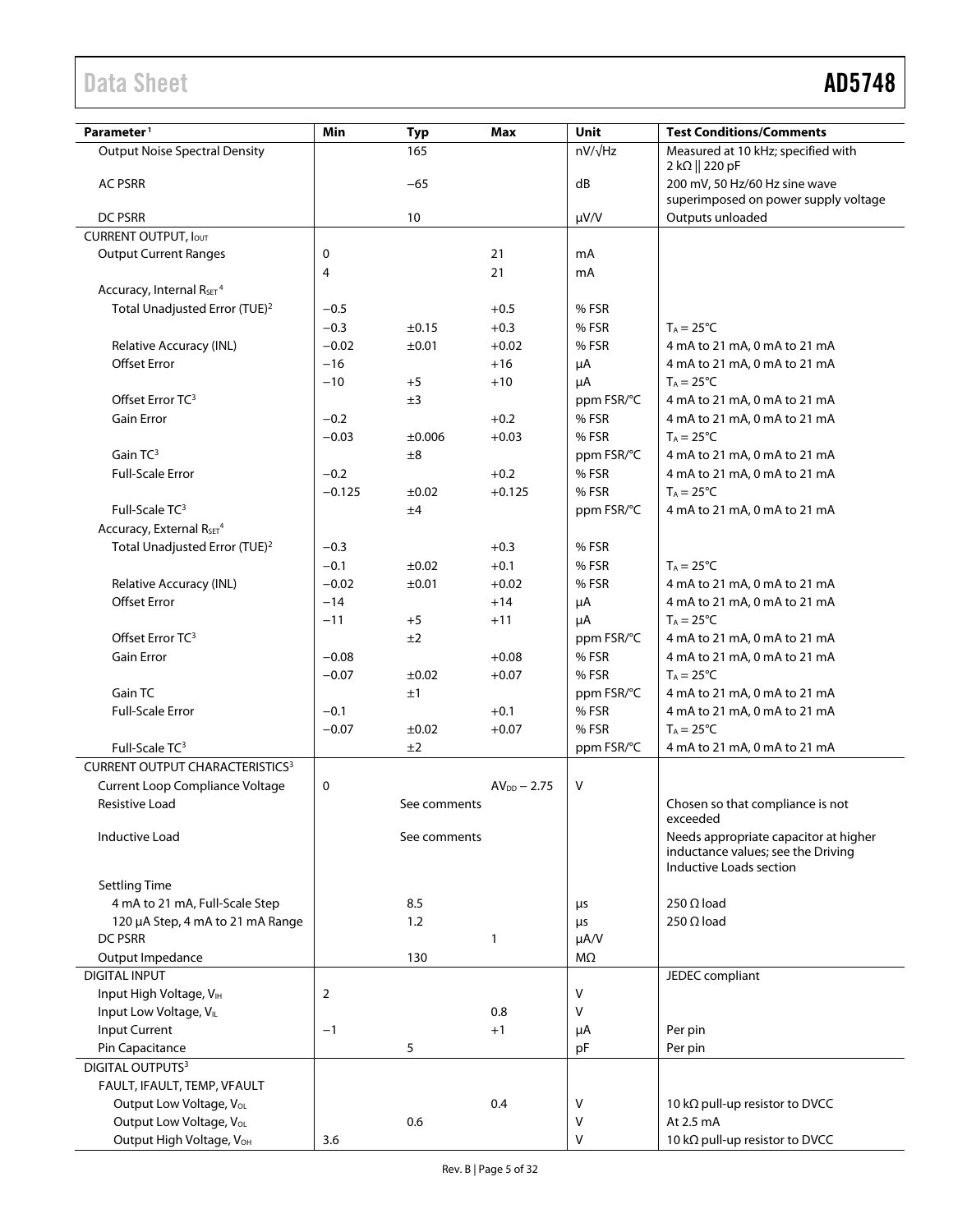<span id="page-5-0"></span>

| Parameter <sup>1</sup>                   | <b>Min</b>   | Typ          | Max   | Unit | <b>Test Conditions/Comments</b>                                    |
|------------------------------------------|--------------|--------------|-------|------|--------------------------------------------------------------------|
| SDO                                      |              |              |       |      |                                                                    |
| Output Low Voltage, V <sub>ol</sub>      | 0.5          | 0.5          |       | V    | Sinking 200 µA                                                     |
| Output High Voltage, V <sub>OH</sub>     | $DVCC - 0.5$ | $DVCC - 0.5$ |       | v    | Sourcing 200 µA                                                    |
| High Impedance Output<br>Capacitance     |              | 3            |       | pF   |                                                                    |
| High Impedance Leakage Current           | $-1$         |              | $+1$  | μA   |                                                                    |
| POWER REQUIREMENTS                       |              |              |       |      |                                                                    |
|                                          |              |              |       |      |                                                                    |
| Positive Analog Supply, AV <sub>DD</sub> | 12           |              | 24    | v    | ±10%                                                               |
| Negative Analog Supply, AV <sub>ss</sub> | $-12$        |              | $-24$ | V    | ±10%                                                               |
| Digital Power Supply, DVcc               |              |              |       |      |                                                                    |
| Input Voltage                            | 2.7          |              | 5.5   | V    |                                                                    |
| $Al_{DD}$                                |              | 4.4          | 5.6   | mA   | Output unloaded, output disabled,<br>$R3, R2, R1, R0 = 0, 1, 0, 1$ |
|                                          |              | 5.2          | 6.2   | mA   | Current output enabled                                             |
|                                          |              | 5.2          | 6.2   | mA   | Voltage output enabled                                             |
| Al <sub>ss</sub>                         |              | 2.0          | 2.5   | mA   | Output unloaded, output disabled,<br>$R3, R2, R1, R0 = 0, 1, 0, 1$ |
|                                          |              | 2.5          | 3     | mA   | Current output enabled                                             |
|                                          |              | 2.5          | 3     | mA   | Voltage output enabled                                             |
| <b>DIcc</b>                              |              | 0.3          |       | mA   | $V_{IH}$ = DVCC, $V_{IL}$ = GND                                    |
| Power Dissipation                        |              | 108          |       | mW   | $AV_{DD}/AV_{SS} = \pm 24 V$ , outputs unloaded                    |

<sup>1</sup> Temperature range: −40°C to +105°C; typical at +25°C.

 $^2$  Specification includes gain and offset errors over temperature, and drift after 1000 hours, T $_{\rm A}$  = 125°C.

<sup>3</sup> Guaranteed by characterization, but not production tested.

<sup>4</sup> See th[e Current Setting Resistor](#page-28-0) section.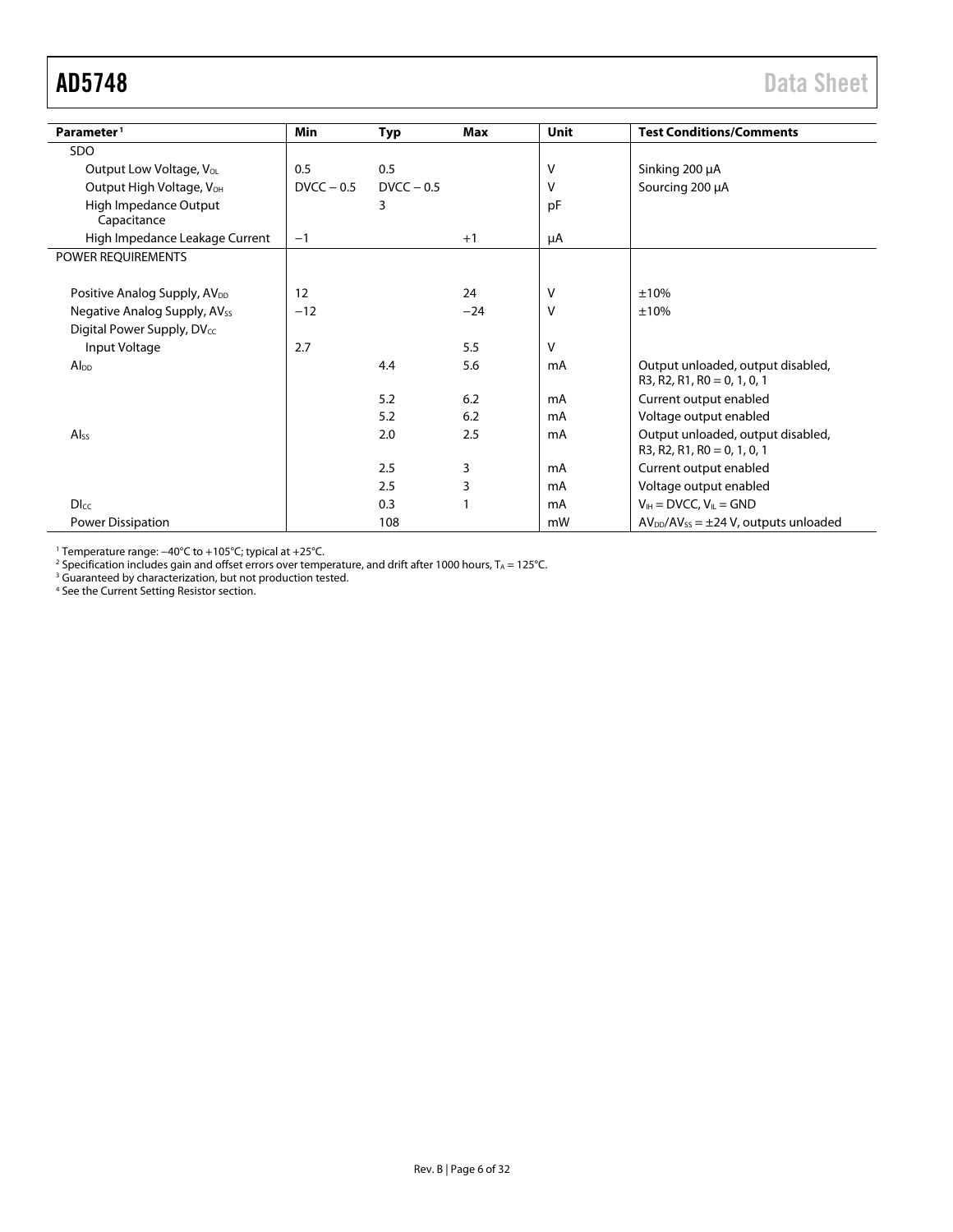#### <span id="page-6-0"></span>**TIMING CHARACTERISTICS**

 $AV_{DD}/AV_{SS} = \pm 12 \text{ V } (\pm 10\%)$  to  $\pm 24 \text{ V } (\pm 10\%)$ , DVCC = 2.7 V to 5.5 V, GND = 0 V. VOUT: R<sub>LOAD</sub> = 2 k $\Omega$ , C<sub>L</sub> = 200 pF, IOUT: R<sub>LOAD</sub> = 300 Ω. All specifications  $T<sub>MIN</sub>$  to  $T<sub>MAX</sub>$ , unless otherwise noted.

| Table 3.                  |                                              |        |                                                                                     |
|---------------------------|----------------------------------------------|--------|-------------------------------------------------------------------------------------|
| Parameter <sup>1, 2</sup> | Limit at T <sub>MIN</sub> , T <sub>MAX</sub> | Unit   | <b>Description</b>                                                                  |
| $t_1$                     | 20                                           | ns min | SCLK cycle time                                                                     |
| t <sub>2</sub>            | 8                                            | ns min | SCLK high time                                                                      |
| $t_3$                     | 8                                            | ns min | <b>SCLK</b> low time                                                                |
| t4                        | 5                                            | ns min | SYNC falling edge to SCLK falling edge setup time                                   |
| t5                        | 10                                           | ns min | 16th SCLK falling edge to SYNC rising edge (on 24th SCLK falling edge if using PEC) |
| t6                        | 5                                            | ns min | Minimum SYNC high time (write mode)                                                 |
| t <sub>7</sub>            | 5                                            | ns min | Data setup time                                                                     |
| t.                        | 5                                            | ns min | Data hold time                                                                      |
| $t_9, t_{10}$             | 1.5                                          | us max | CLEAR pulse low/high activation time                                                |
| $t_{11}$                  | 5                                            | ns min | Minimum SYNC high time (read mode)                                                  |
| $t_{12}$                  | 40                                           | ns max | SCLK rising edge to SDO valid (SDO $C_L = 15$ pF)                                   |
| $t_{13}$                  | 10                                           | ns min | RESET pulse low time                                                                |

<sup>1</sup> Guaranteed by characterization, but not production tested.

 $^2$  All input signals are specified with t $_{\rm R}$  = t $_{\rm F}$  = 5 ns (10% to 90% of DV $_{\rm cc}$ ) and timed from a voltage level of 1.2 V.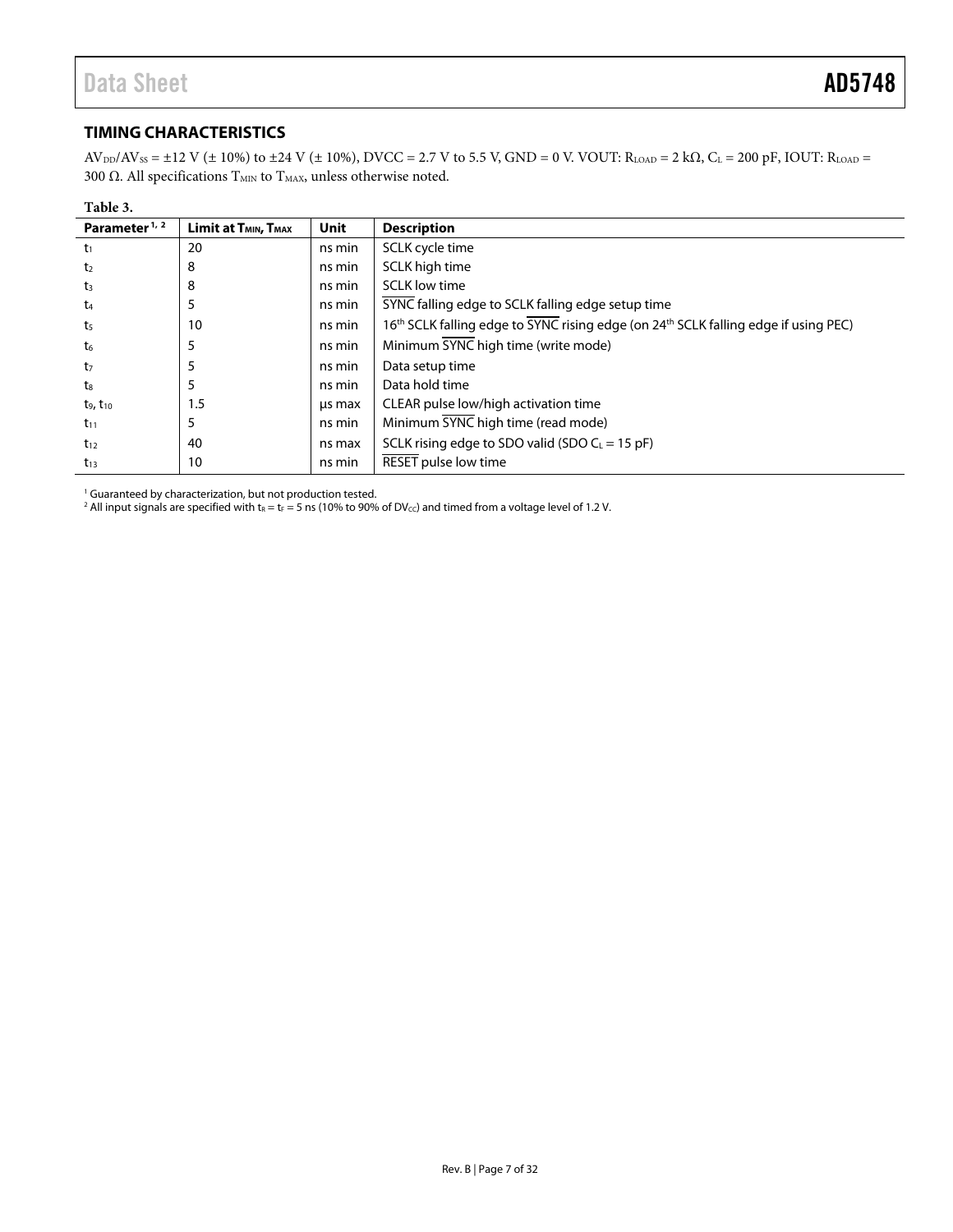### **Timing Diagrams**



<span id="page-7-0"></span>Figure 3. Readback Mode Timing Diagram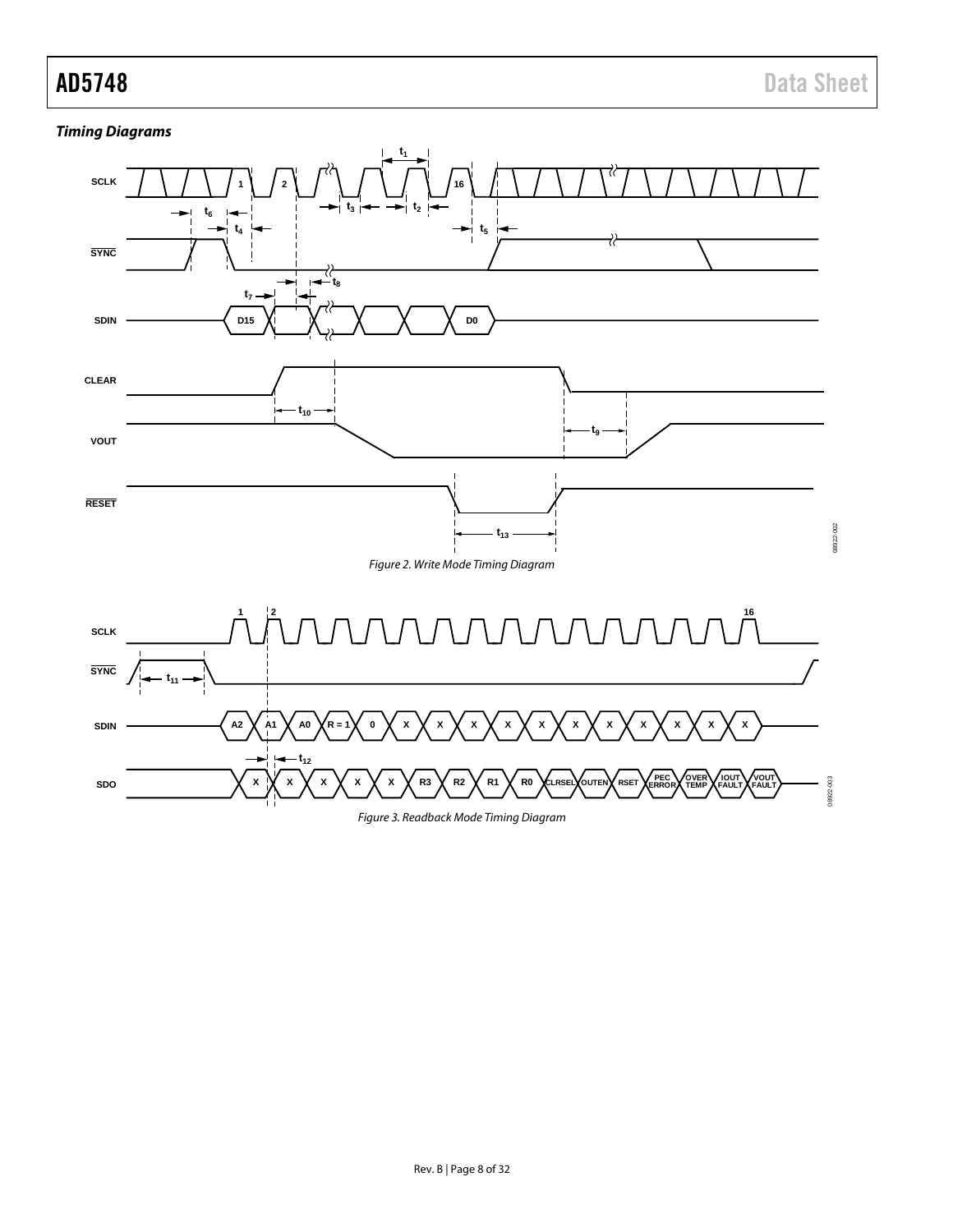# <span id="page-8-0"></span>ABSOLUTE MAXIMUM RATINGS

 $T_A = 25$ °C unless otherwise noted.

Transient currents of up to 100 mA do not cause SCR latch-up.

| <b>Parameter</b>                             | Rating                                                    |
|----------------------------------------------|-----------------------------------------------------------|
| AVDD to GND                                  | $-0.3 V$ to $+30 V$                                       |
| AVSS to GND                                  | $+0.3$ V to $-28$ V                                       |
| AVDD to AVSS                                 | $-0.3$ V to $+58$ V                                       |
| DVCC to GND                                  | $-0.3 V$ to $+7 V$                                        |
| VSENSE+ to GND                               | AVSS to AVDD                                              |
| VSENSE-to GND                                | $+5.0V$                                                   |
| Digital Inputs to GND                        | $-0.3$ V to DV $cc + 0.3$ V or 7 V<br>(whichever is less) |
| Digital Outputs to GND                       | $-0.3$ V to DV $cc + 0.3$ V or 7 V<br>(whichever is less) |
| VRFF to GND                                  | $-0.3$ V to $+7$ V                                        |
| VIN to GND                                   | $-0.3$ V to $+7$ V                                        |
| VOUT, IOUT to GND                            | AVSS to AVDD                                              |
| Operating Temperature Range,<br>Industrial   | $-40^{\circ}$ C to $+105^{\circ}$ C                       |
| Storage Temperature Range                    | $-65^{\circ}$ C to $+150^{\circ}$ C                       |
| Junction Temperature (T <sub>J</sub> max)    | $125^{\circ}$ C                                           |
| 32-Lead LFCSP Package                        |                                                           |
| $\theta_{JA}$ Thermal Impedance <sup>1</sup> | $42^{\circ}$ C/W                                          |
| Lead Temperature                             | JEDEC industry standard                                   |
| Soldering                                    | J-STD-020                                                 |
| ESD (Human Body Model)                       | 3 kV                                                      |

Stresses above those listed under Absolute Maximum Ratings may cause permanent damage to the device. This is a stress rating only; functional operation of the device at these or any other conditions above those indicated in the operational section of this specification is not implied. Exposure to absolute maximum rating conditions for extended periods may affect device reliability.

#### <span id="page-8-1"></span>**ESD CAUTION**



ESD (electrostatic discharge) sensitive device. Charged devices and circuit boards can discharge without detection. Although this product features patented or proprietary protection circuitry, damage may occur on devices subjected to high energy ESD. Therefore, proper ESD precautions should be taken to avoid performance degradation or loss of functionality.

<sup>1</sup> Simulated data based on a JEDE 2S2P board with thermal vias.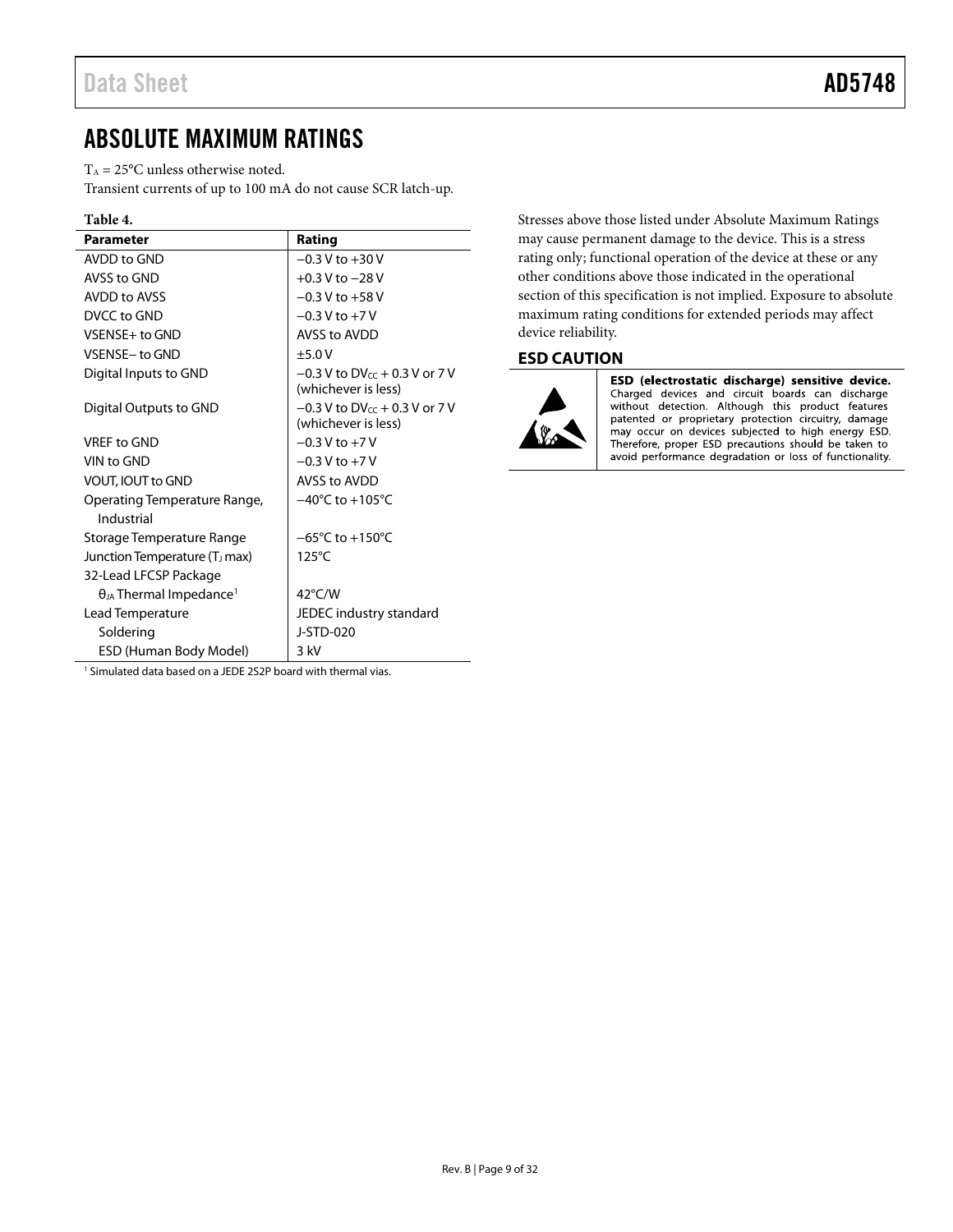# <span id="page-9-0"></span>PIN CONFIGURATION AND FUNCTION DESCRIPTIONS



Figure 4. Pin Configuration

#### **Table 4. Pin Function Descriptions**

| Pin No.        | <b>Mnemonic</b>   | <b>Description</b>                                                                                                                                                                                                                                     |
|----------------|-------------------|--------------------------------------------------------------------------------------------------------------------------------------------------------------------------------------------------------------------------------------------------------|
| $\mathbf{1}$   | SDO/VFAULT        | Serial Data Output (SDO). In software mode, this pin is used to clock data from the input shift register in<br>readback mode. Data is clocked out on the rising edge of SCLK and is valid on the falling edge of SCLK.<br>This pin is a CMOS output.   |
|                |                   | Short-Circuit Fault Alert (VFAULT). In hardware mode, this pin acts as a short-circuit fault alert pin and is<br>asserted low when a short-circuit error is detected. This pin is an open-drain output and must be connected<br>to a pull-up resistor. |
| $\overline{2}$ | <b>CLRSEL</b>     | In hardware or software mode, this pin selects the clear value, either zero-scale or midscale code. In software<br>mode, this pin is implemented as a logic OR with the internal CLRSEL bit.                                                           |
| 3              | <b>CLEAR</b>      | Active High Input. Asserting this pin sets the output current/voltage to zero-scale code or midscale code of the<br>range selected (user-selectable). CLEAR is a logic OR with the internal clear bit.                                                 |
|                |                   | In software mode, during power-up, the CLEAR pin level determines the power-on condition of the voltage<br>channel, which can be active 0 V or tristate. See the Asynchronous Clear (CLEAR) section for more details.                                  |
| 4              | <b>DVCC</b>       | Digital Power Supply.                                                                                                                                                                                                                                  |
| 5              | <b>GND</b>        | Ground Connection.                                                                                                                                                                                                                                     |
| 6              | SYNC/RSET         | Positive Edge-Sensitive Latch (SYNC). In software mode, a rising edge parallel loads the input shift register data<br>into the AD5748, also updating the output.                                                                                       |
|                |                   | Resistor Select (RSET). In hardware mode, this pin chooses whether the internal or the external current sense<br>resistor is used.                                                                                                                     |
|                |                   | If RSET = 0, the external sense resistor is chosen.                                                                                                                                                                                                    |
|                |                   | If RSET = 1, the internal sense resistor is chosen.                                                                                                                                                                                                    |
| 7              | <b>SCLK/OUTEN</b> | Serial Clock Input (SCLK). In software mode, data is clocked into the input shift register on the falling edge of<br>SCLK. This pin operates at clock speeds of up to 50 MHz.                                                                          |
|                |                   | Output Enable (OUTEN). In hardware mode, this pin acts as an output enable pin.                                                                                                                                                                        |
| 8              | SDIN/R0           | Serial Data Input (SDIN). In software mode, data must be valid on the falling edge of SCLK.                                                                                                                                                            |
|                |                   | Range Decode Bit (R0). In hardware mode, this pin, in conjunction with R1, R2, and R3, selects the output<br>current/voltage range setting on the part.                                                                                                |
| 9              | AD2/R1            | Device Addressing Bit (AD2). In software mode, this pin, in conjunction with AD1 and AD0, allows up to eight<br>devices to be addressed on one bus.                                                                                                    |
|                |                   | Range Decode Bit (R1). In hardware mode, this pin, in conjunction with R0, R2, and R3, selects the output<br>current/voltage range setting on the part.                                                                                                |
| 10             | AD1/R2            | Device Addressing Bit (AD1). In software mode, this pin, in conjunction with AD2 and AD0 allows up to eight<br>devices to be addressed on one bus.                                                                                                     |
|                |                   | Range Decode Bit (R2). In hardware mode, this pin, in conjunction with R0, R1, and R3, selects the output<br>current/voltage range setting on the part.                                                                                                |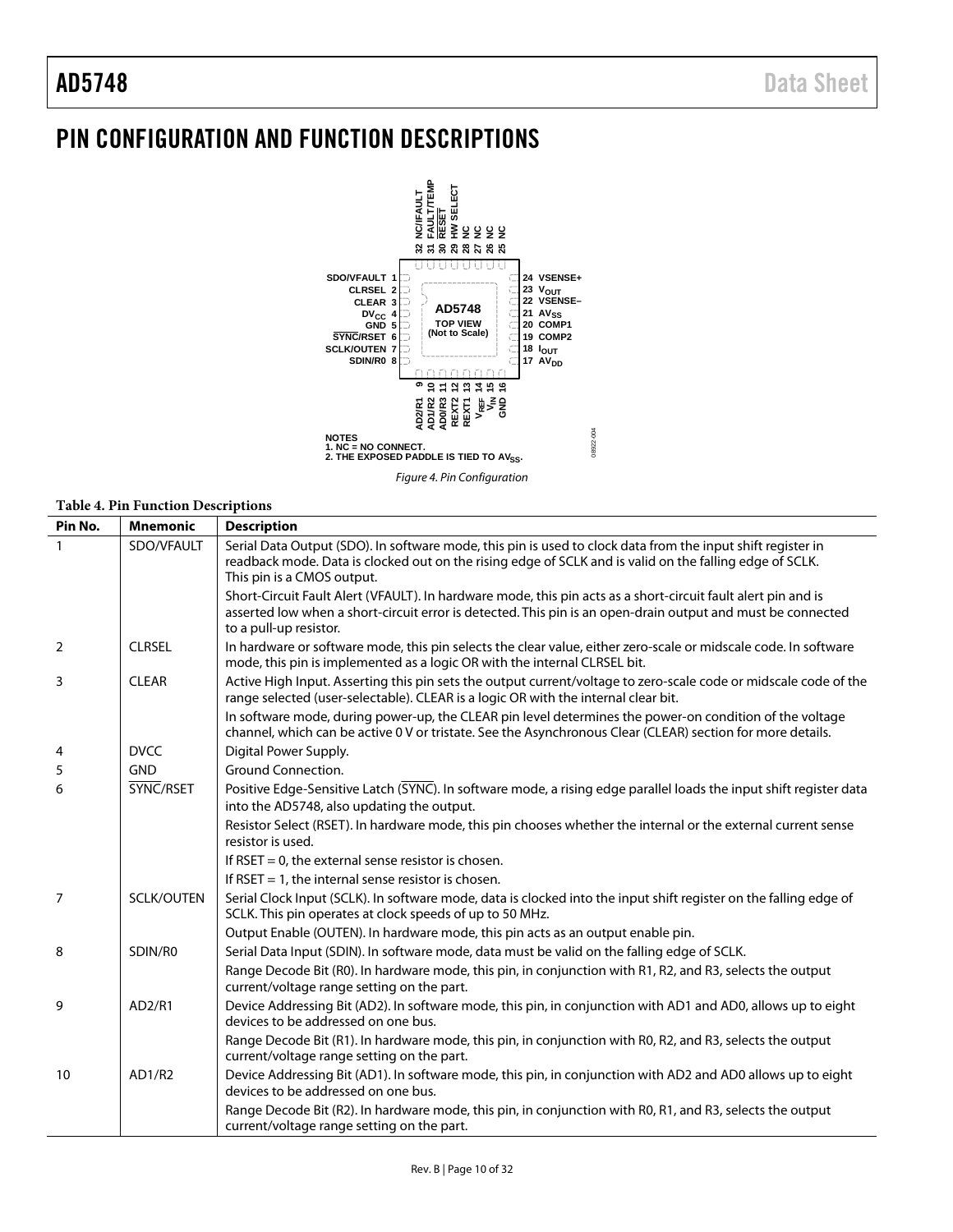| Pin No.          | <b>Mnemonic</b>              | <b>Description</b>                                                                                                                                                                                                                                                                                                                                                                                                                                    |
|------------------|------------------------------|-------------------------------------------------------------------------------------------------------------------------------------------------------------------------------------------------------------------------------------------------------------------------------------------------------------------------------------------------------------------------------------------------------------------------------------------------------|
| 11               | AD0/R3                       | Device Addressing Bit (AD0). In software mode, this pin, in conjunction with AD1 and AD2, allows up to eight<br>devices to be addressed on one bus.                                                                                                                                                                                                                                                                                                   |
|                  |                              | Range Decode Bit (R3). In hardware mode, this pin, in conjunction with, R0, R1, and R2, selects the output<br>current/voltage range setting on the part.                                                                                                                                                                                                                                                                                              |
| 12, 13           | REXT2, REXT1                 | A 15 kΩ external current setting resistor can be connected between the REXT1 and REXT2 pins to improve the<br>IOUT temperature drift performance.                                                                                                                                                                                                                                                                                                     |
| 14               | <b>VREF</b>                  | Buffered Reference Input.                                                                                                                                                                                                                                                                                                                                                                                                                             |
| 15               | VIN                          | Buffered Analog Input (0 V to 4.096 V).                                                                                                                                                                                                                                                                                                                                                                                                               |
| 16               | <b>GND</b>                   | Ground Connection.                                                                                                                                                                                                                                                                                                                                                                                                                                    |
| 17               | <b>AVDD</b>                  | Positive Analog Supply Pin.                                                                                                                                                                                                                                                                                                                                                                                                                           |
| 18               | <b>IOUT</b>                  | Current Output Pin.                                                                                                                                                                                                                                                                                                                                                                                                                                   |
| 19, 20           | COMP <sub>2</sub> ,<br>COMP1 | Optional Compensation Capacitor Connections for the Voltage Output Buffer. These are used to drive higher<br>capacitive loads on the output. These pins also reduce overshoot on the output. Care should be taken when<br>choosing the value of the capacitor connected between the COMP1 and COMP2 pins because it has a direct<br>influence on the settling time of the output. See the Driving Large Capacitive Loads section for further details. |
| 21               | <b>AVSS</b>                  | Negative Analog Supply Pin.                                                                                                                                                                                                                                                                                                                                                                                                                           |
| 22               | VSENSE-                      | Sense Connection for the Negative Voltage Output Load Connection. This pin must stay within ±3.0 V of<br>ground for correct operation.                                                                                                                                                                                                                                                                                                                |
| 23               | <b>VOUT</b>                  | Buffered Analog Output Voltage.                                                                                                                                                                                                                                                                                                                                                                                                                       |
| 24               | VSENSE+                      | Sense Connection for the Positive Voltage Output Load Connection.                                                                                                                                                                                                                                                                                                                                                                                     |
| 25, 26,<br>27,28 | <b>NC</b>                    | No Connect. Can be tied to GND.                                                                                                                                                                                                                                                                                                                                                                                                                       |
| 29               | <b>HW SELECT</b>             | This pin is used to configure the part to hardware or software mode.                                                                                                                                                                                                                                                                                                                                                                                  |
|                  |                              | HW SELECT = 0 selects software control.                                                                                                                                                                                                                                                                                                                                                                                                               |
|                  |                              | HW SELECT = 1 selects hardware control.                                                                                                                                                                                                                                                                                                                                                                                                               |
| 30               | <b>RESET</b>                 | Resets the part to its power-on state.                                                                                                                                                                                                                                                                                                                                                                                                                |
| 31               | FAULT/TEMP                   | Fault Alert (FAULT). In software mode, this pin acts as a general fault alert pin. It is asserted low when an open<br>circuit, short circuit, overtemperature error, or PEC interface error is detected. This pin is an open-drain output<br>and must be connected to a pull-up resistor.                                                                                                                                                             |
|                  |                              | Overtemperature Fault (TEMP). In hardware mode, this pin acts as an overtemperature fault pin. It is asserted<br>low when an overtemperature error is detected. This pin is an open-drain output and must be connected to a<br>pull-up resistor.                                                                                                                                                                                                      |
| 32               | NC/IFAULT                    | No Connect (NC). In software mode, this pin is a no connect. Instead, tie this pin to GND.                                                                                                                                                                                                                                                                                                                                                            |
|                  |                              | Open-Circuit Fault Alert (IFAULT). In hardware mode, this pin acts as an open-circuit fault alert pin. It is asserted<br>low when an open-circuit error is detected. This pin is an open-drain output and must be connected to a pull-<br>up resistor.                                                                                                                                                                                                |
| 33 (EPAD)        | Exposed<br>paddle            | The exposed paddle is tied to AVSS.                                                                                                                                                                                                                                                                                                                                                                                                                   |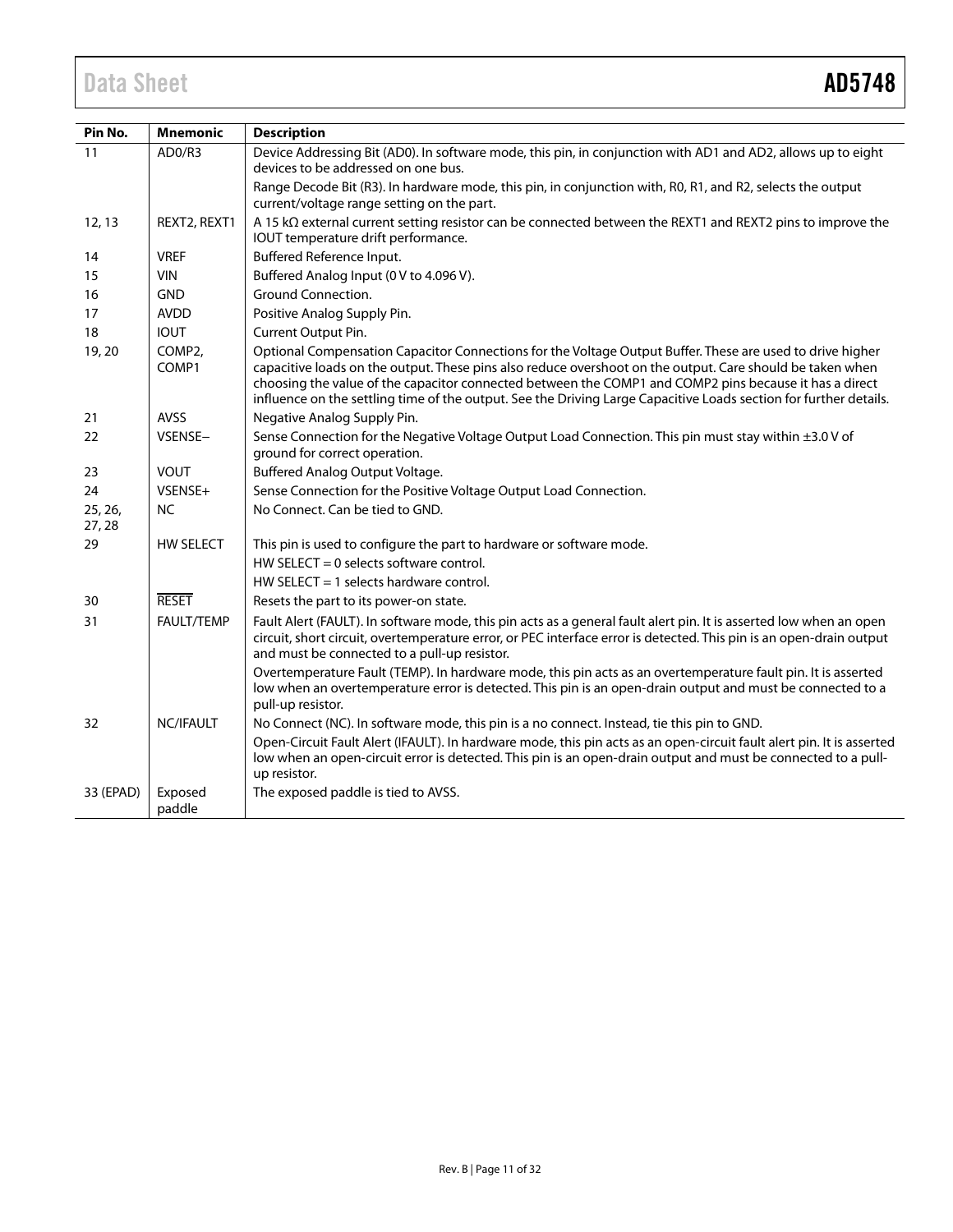# <span id="page-11-0"></span>TYPICAL PERFORMANCE CHARACTERISTICS

#### <span id="page-11-1"></span>**VOLTAGE OUTPUT**



*Figure 5. Integral Nonlinearity Error vs. VIN*

<span id="page-11-2"></span>

*Figure 6. Integral Nonlinearity Error vs. Temperature*



*Figure 7. Total Unadjusted Error vs. VIN*





<span id="page-11-3"></span>*Figure 10. Bipolar Zero Error vs. Temperature*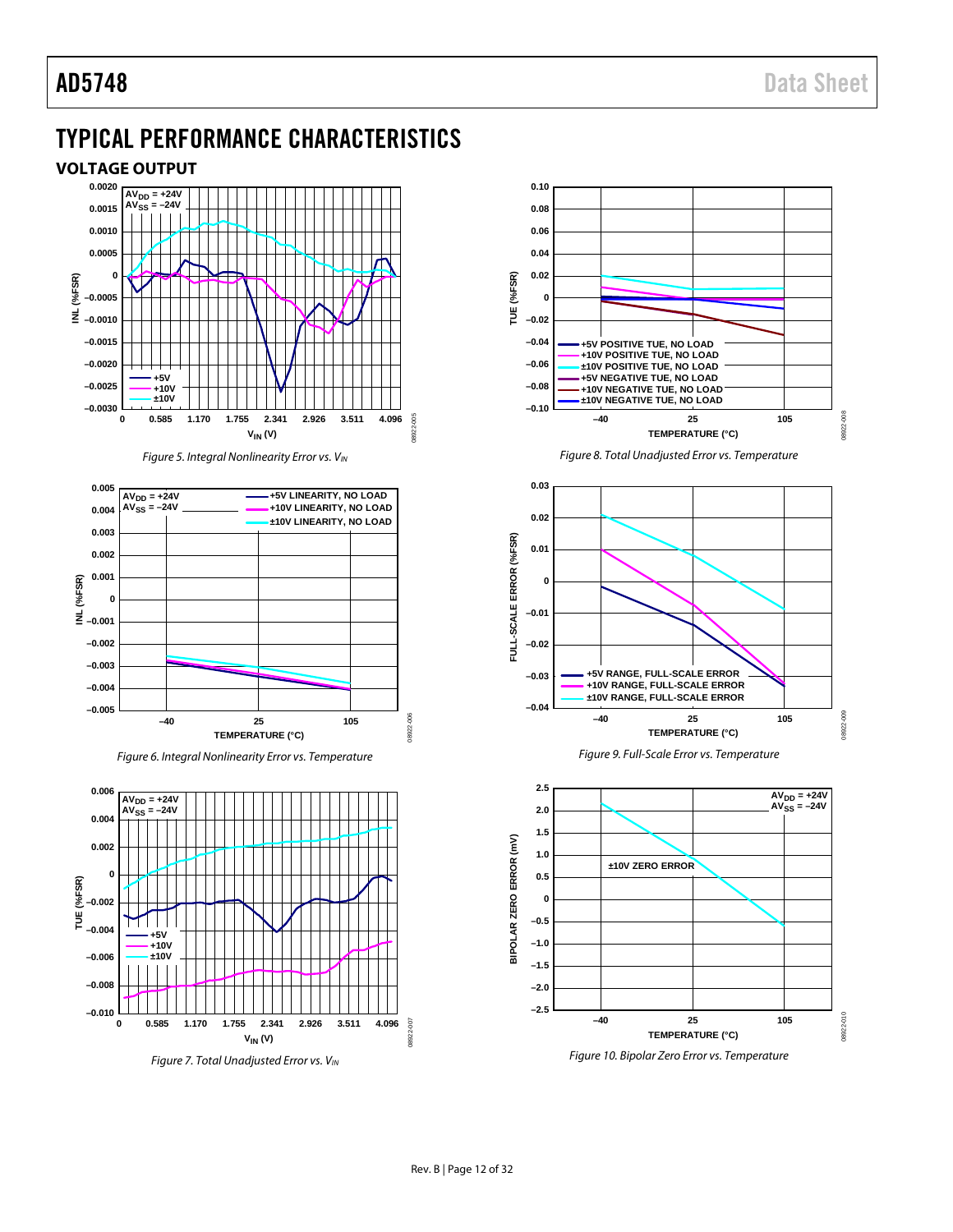

<span id="page-12-0"></span>

*Figure 12. Zero-Scale Error (Offset Error) vs. Temperature*



*Figure 13. Integral Nonlinearity Error vs. Supply Voltage*



**TEMPERATURE (°C)** *Figure 15. AVDD Headroom, ±10 V Range, Output Set to 10 V, Load Off*

**–40 25 105**



<span id="page-12-1"></span>*Figure 16. Source and Sink Capability of Output Amplifier*

08922-015

8922-

 $15$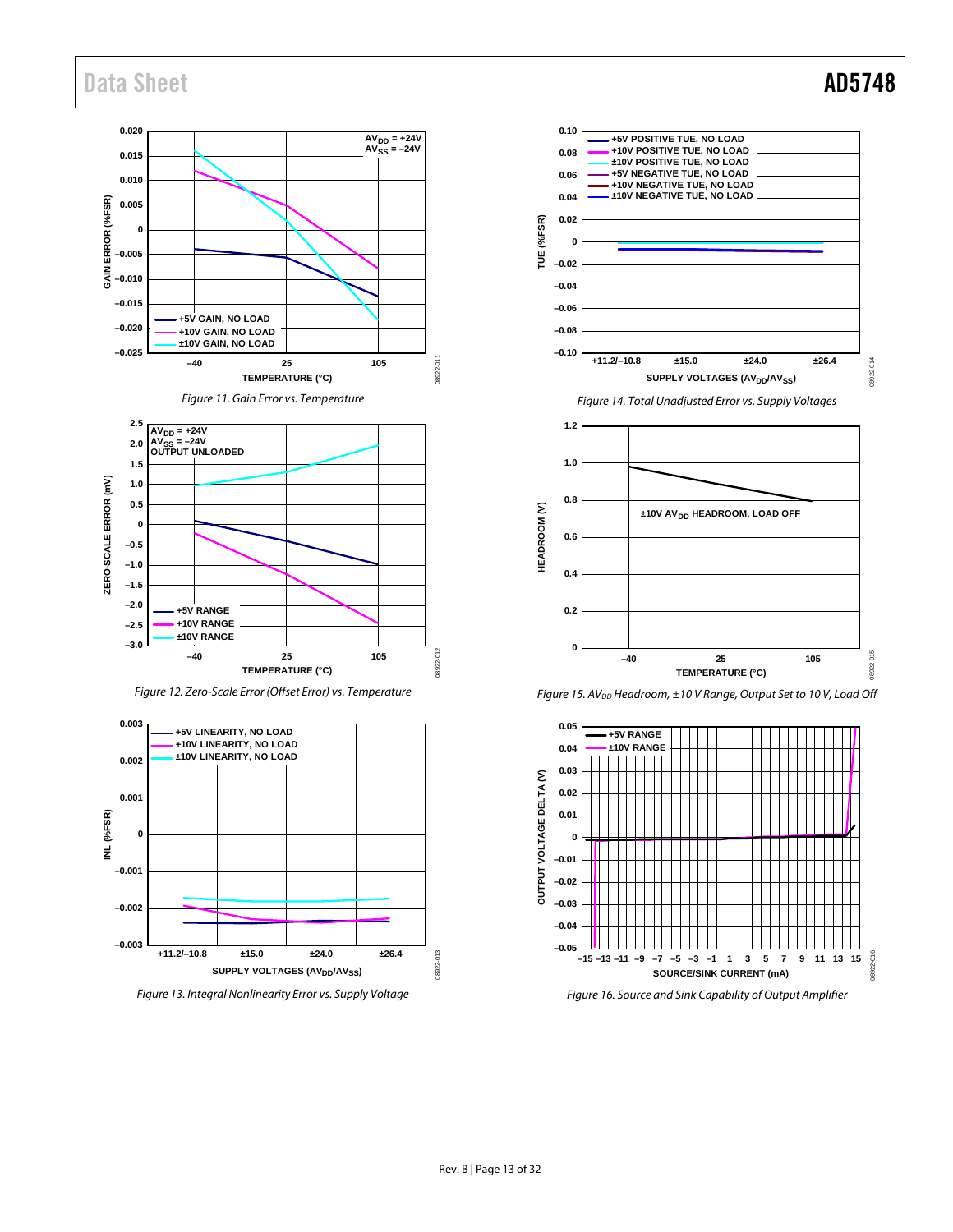



Figure 20. V<sub>OUT</sub> Enable Glitch, Load = 2 k $\Omega$  || 1 nF



Figure 21. Peak-to-Peak Noise (0.1 Hz to 10 Hz Bandwidth)



Figure 22. Peak-to-Peak Noise (100 kHz Bandwidth)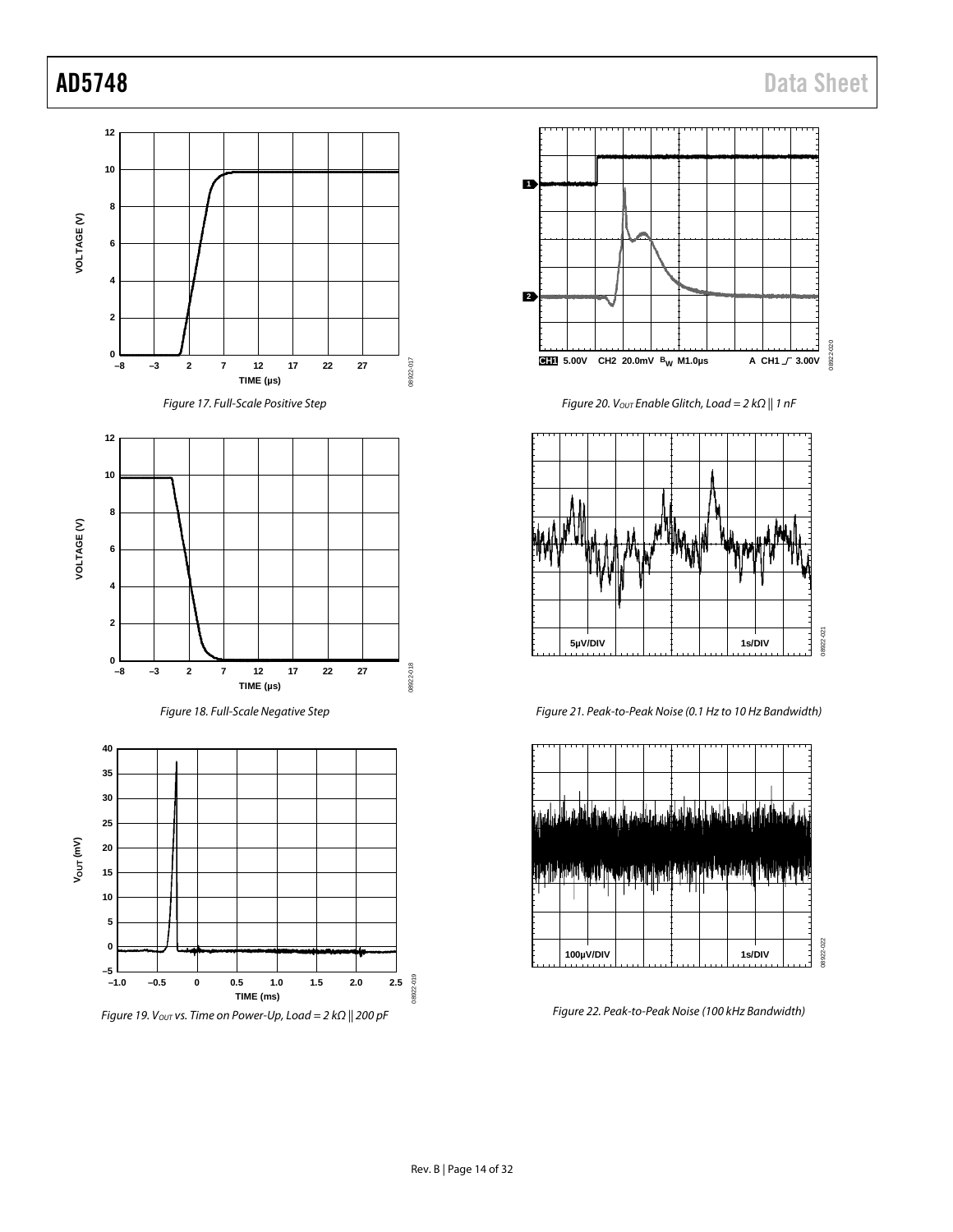

 $F$ *igure 23. AV*<sub>DD</sub> and V<sub>OUT</sub> vs. Time on Power-Up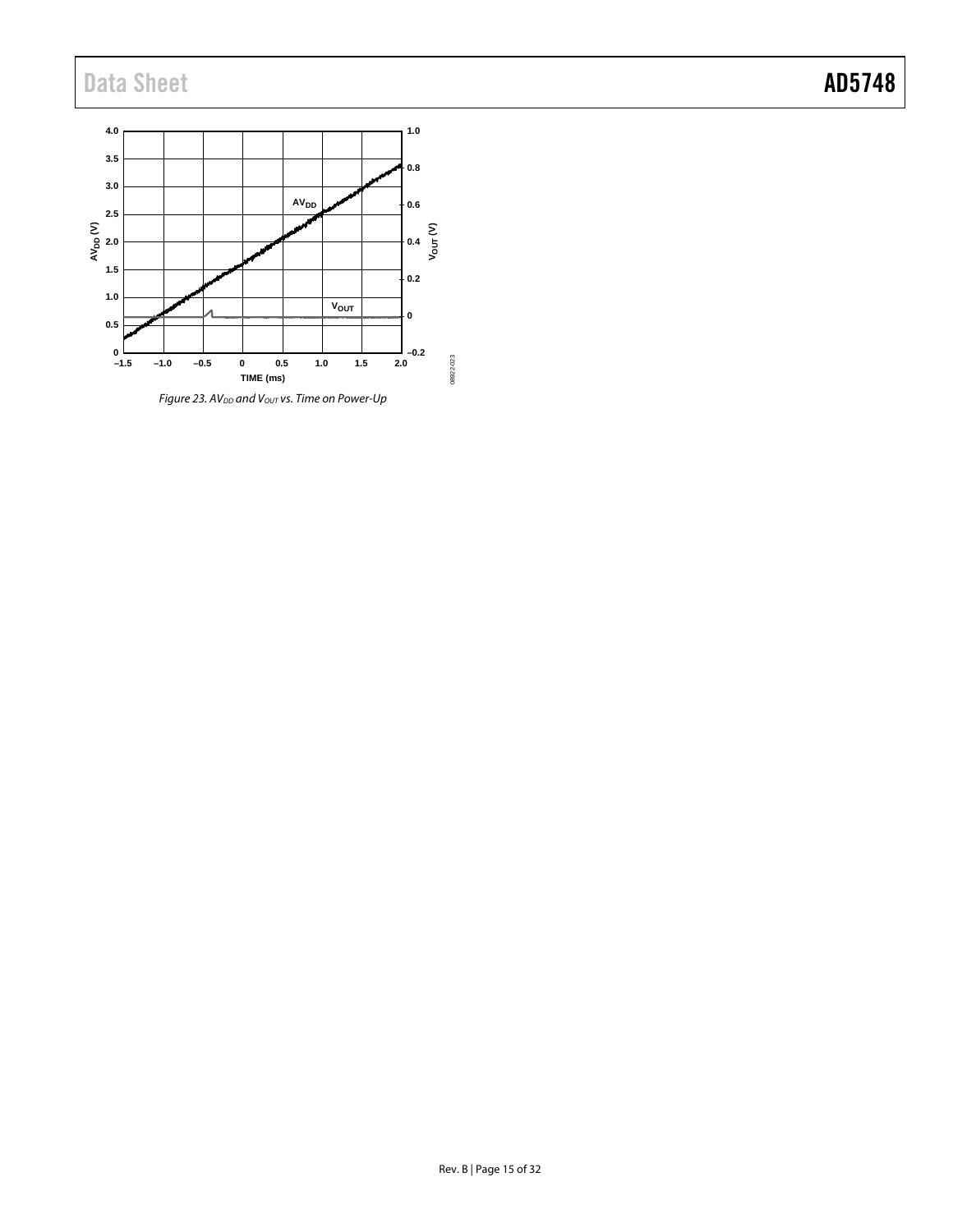#### <span id="page-15-0"></span>**CURRENT OUTPUT**



*Figure 24. Integral Nonlinearity Error vs. VIN, External RSET Resistor*



*Figure 25. Integral Nonlinearity Error vs. V<sub>IN</sub>, Internal R<sub>SET</sub> Resistor* 



*Figure 26. Integral Nonlinearity Error, Current Mode, External RSET Sense Resistor*



*Figure 27. Integral Nonlinearity Error Current Mode, Internal RSET Sense Resistor*







*Figure 29. Total Unadjusted Error vs. VIN, Internal RSET Resistor*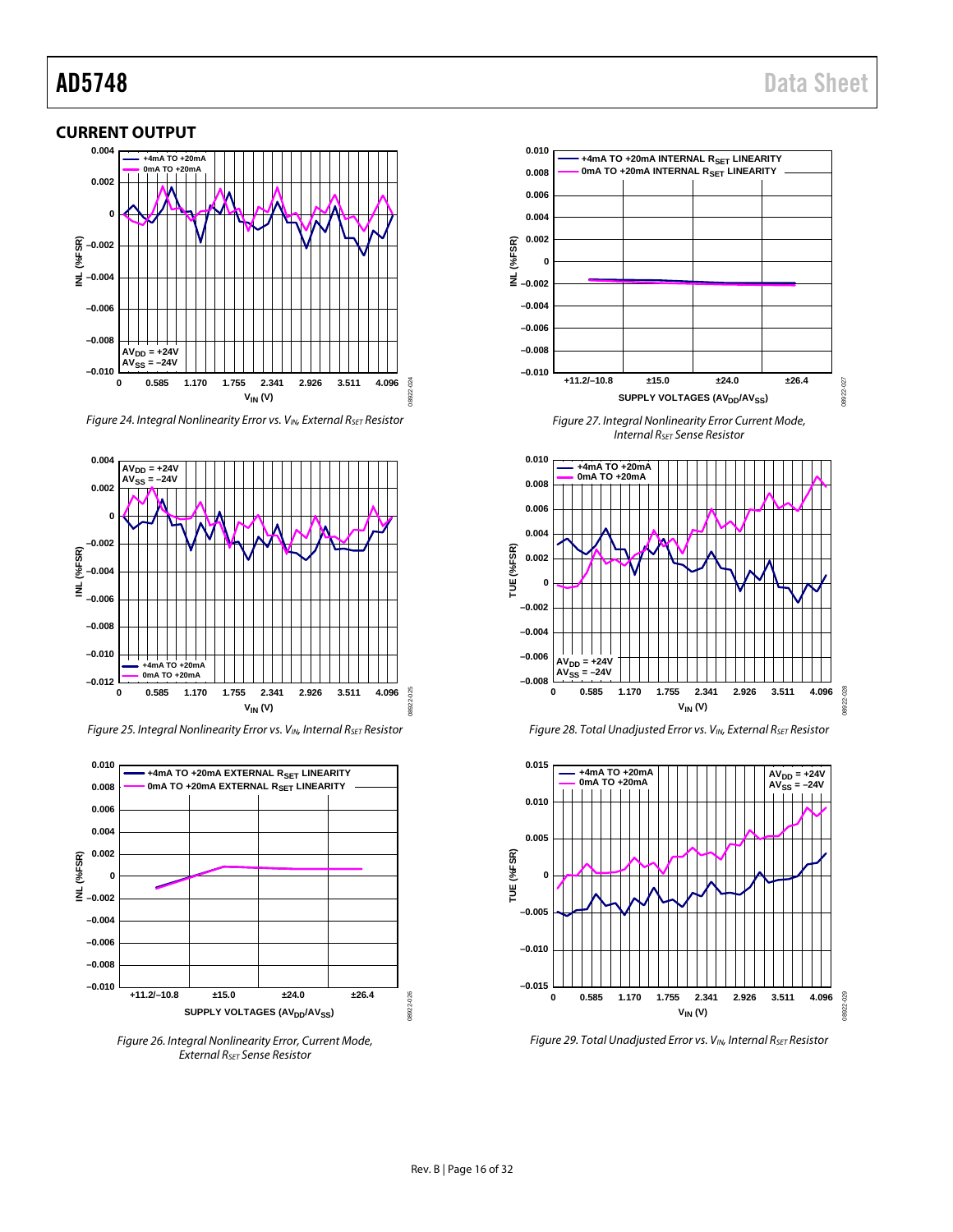

*Figure 30. Total Unadjusted Error Current Mode, External RSET Sense Resistor*



*Figure 31. Total Unadjusted Error Current Mode, Internal RSET Sense Resistor*



*Figure 32. INL vs. Temperature, Internal RSET Sense Resistor*



*Figure 33. INL vs. Temperature, External RSET Sense Resistor*



*Figure 34. Total Unadjusted Error vs. Temperature, Internal RSET Sense Resistor*



*Figure 35. Total Unadjusted Error vs. Temperature, External RSET Sense Resistor*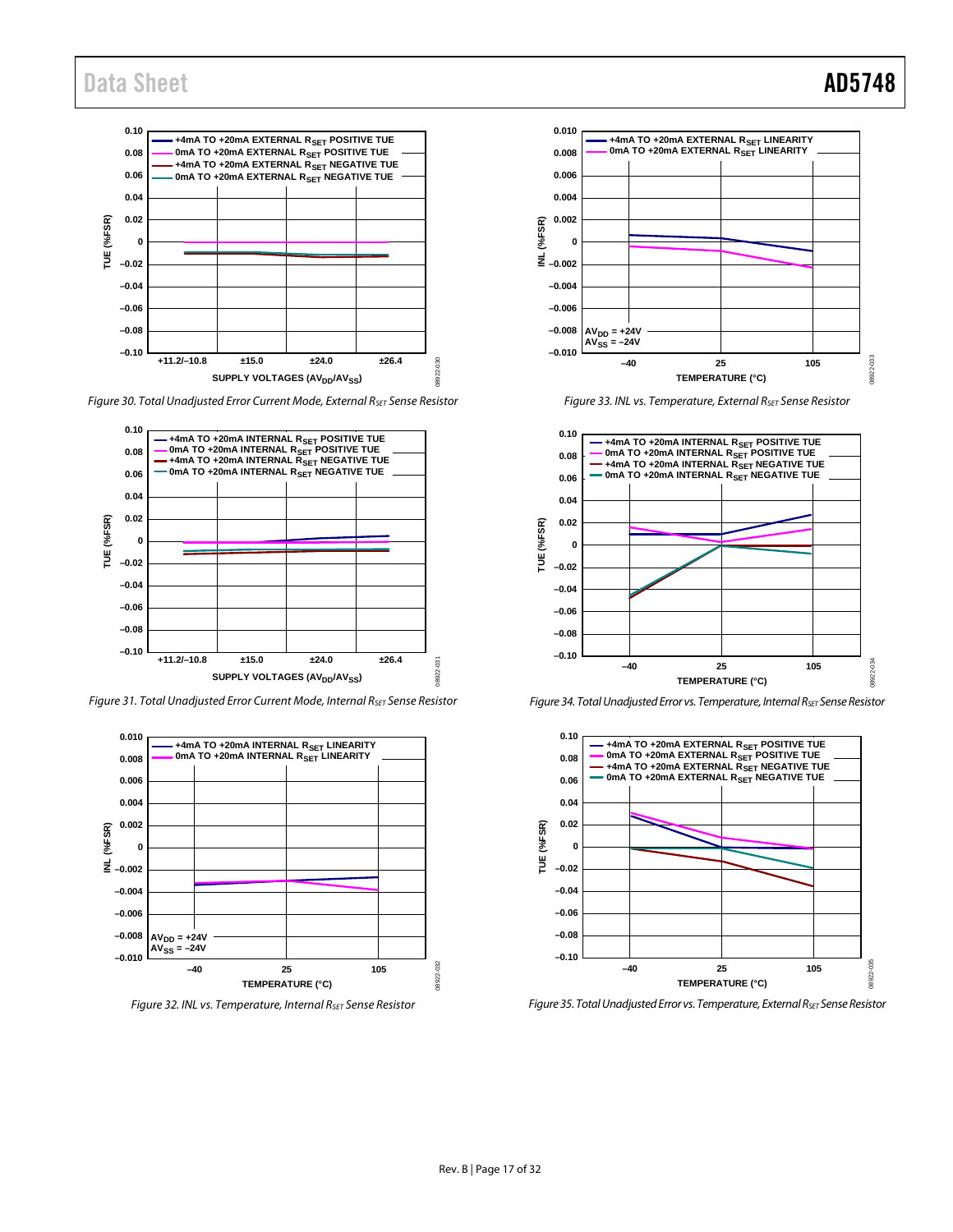

*Figure 36. Zero-Scale Error vs. Temperature, External RSET Sense Resistor*



*Figure 37. Zero-Scale Error vs. Temperature, Internal RSET Sense Resistor*



*Figure 38. Full-Scale Error vs. Temperature, External RSET Sense Resistor*



*Figure 39. Full-Scale Error vs. Temperature, Internal RSET Sense Resistor*







*Figure 41. Gain Error vs. Temperature, Internal RSET Sense Resistor*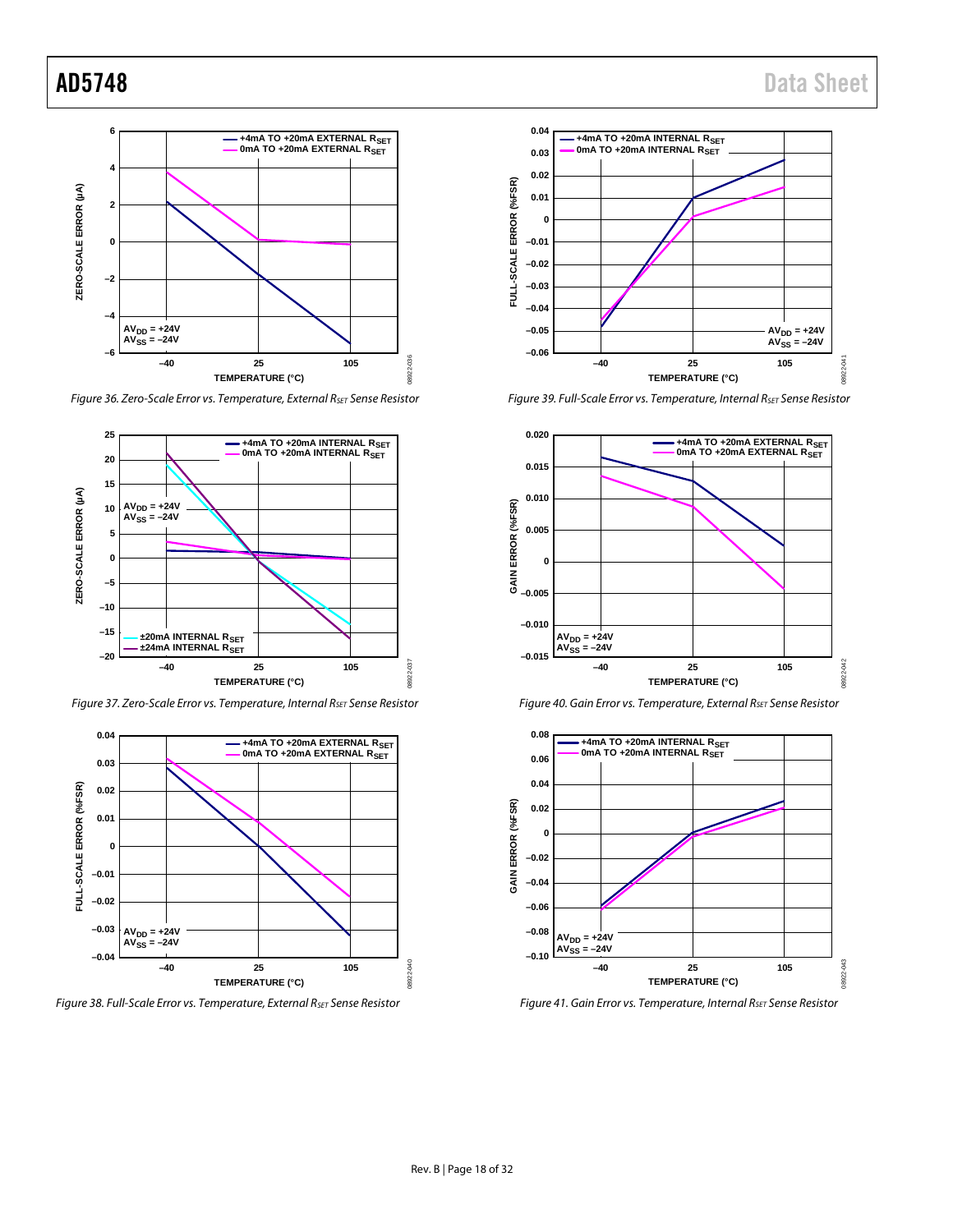08922-047

08922-047

08922-048

08922-048



m.  $\blacktriangleright$ mmh أابأهم ww **Int –2 –4 –6 –10 IOUT (µA) –8 –12 –14 –16 –18** 8922-046 08922-046 **–2 –1 0 1 2 3 4 5 6 7 8 TIME (µs)**

*Figure 44. Output Current vs. Time on Output Enable*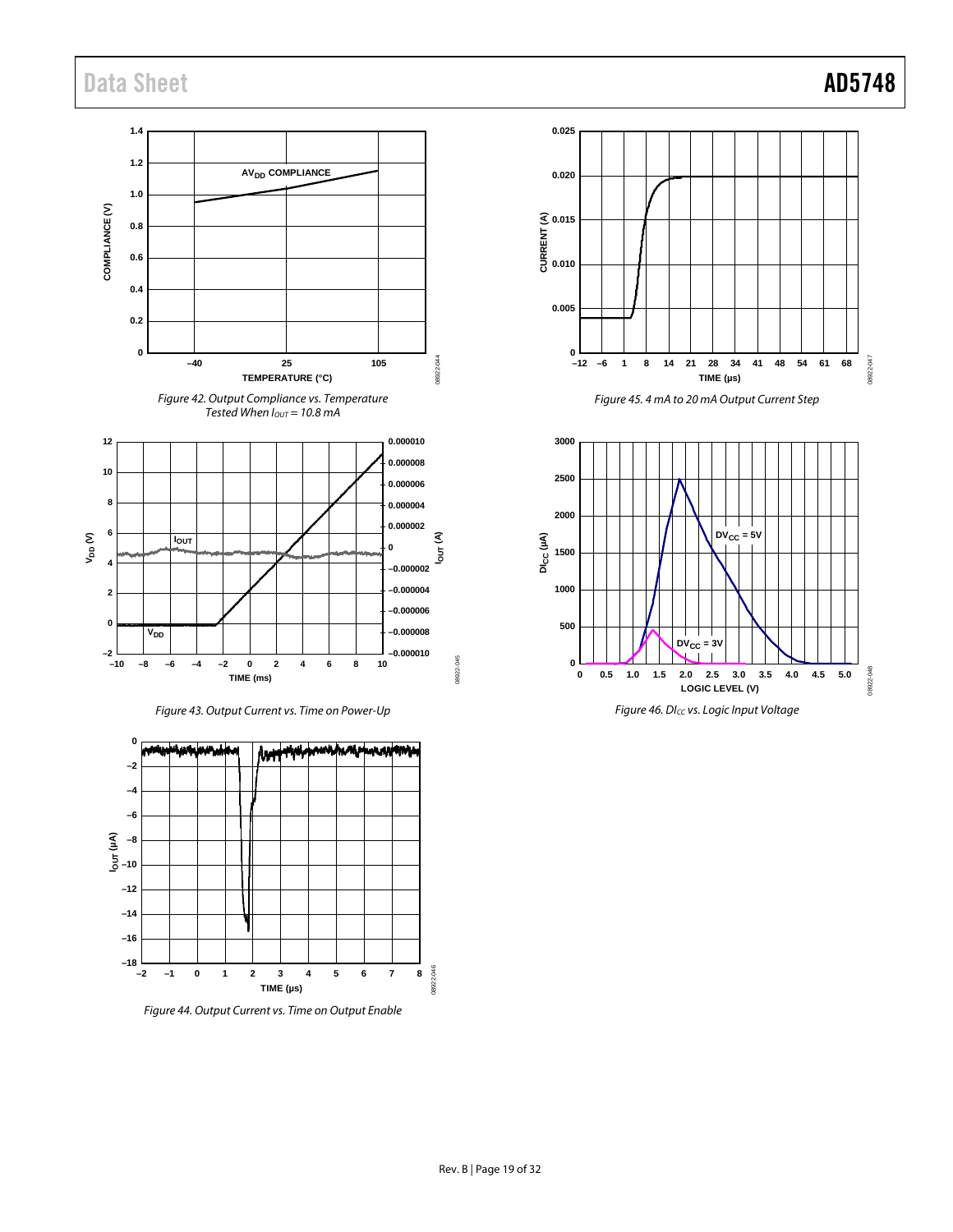



*Figure 48. AIDD/AISS vs. AVDD/AVSS, IOUT = 0 mA*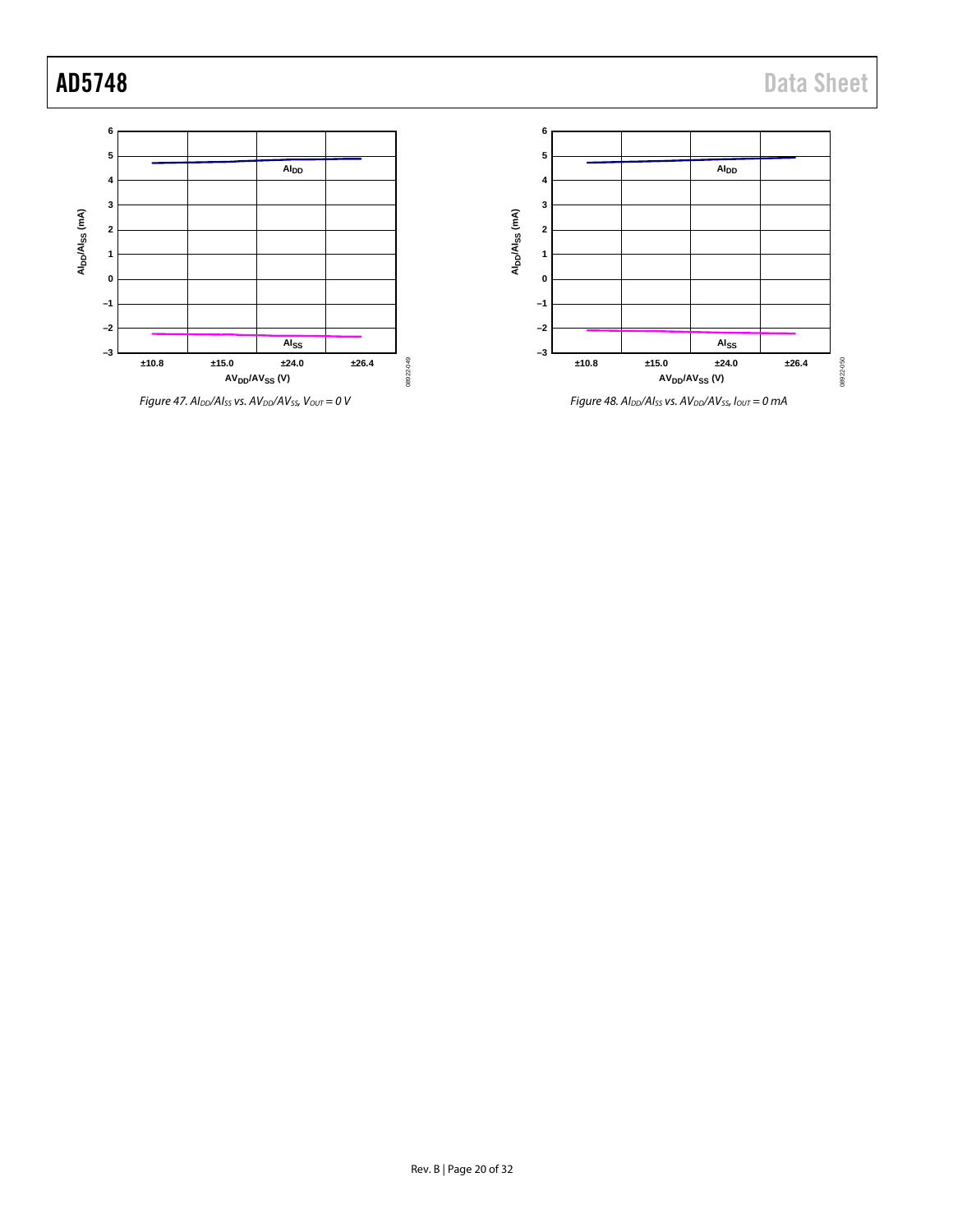## <span id="page-20-0"></span>**TERMINOLOGY**

#### **Total Unadjusted Error (TUE)**

TUE is a measure of the output error taking all the various errors into account: INL error, offset error, gain error, and output drift over supplies, temperature, and time. TUE is expressed as a percentage of full-scale range (% FSR).

#### **Relative Accuracy or Integral Nonlinearity (INL)**

INL is a measure of the maximum deviation, in % FSR, from a straight line passing through the endpoints of the output driver transfer function. A typical INL vs. input voltage plot can be seen in [Figure 5.](#page-11-2)

#### **Bipolar Zero Error**

Bipolar zero error is the deviation of the actual vs. ideal halfscale output of 0 V/0 mA with a bipolar range selected. A plot of bipolar zero error vs. temperature can be seen in [Figure 10.](#page-11-3) 

#### **Bipolar Zero TC**

Bipolar zero TC is a measure of the change in the bipolar zero error with a change in temperature. It is expressed in ppm FSR/°C.

#### **Full-Scale Error**

Full-scale error is the deviation of the actual full-scale analog output from the ideal full-scale output. Full-scale error is expressed as a percentage of full-scale range (% FSR).

#### **Full-Scale TC**

Full-scale TC is a measure of the change in the full-scale error with a change in temperature. It is expressed in ppm FSR/°C.

#### **Gain Error**

Gain error is a measure of the span error of the output. It is the deviation in slope of the output transfer characteristic from the ideal expressed in % FSR. A plot of gain error vs. temperature can be seen i[n Figure 11.](#page-12-0)

#### **Gain Error TC**

Gain error TC is a measure of the change in gain error with changes in temperature. Gain error TC is expressed in ppm FSR/°C.

#### **Zero-Scale Error**

Zero-scale error is the deviation of the actual zero-scale analog output from the ideal zero-scale output. Zero-scale error is expressed in millivolts (mV).

#### **Zero-Scale TC**

Zero-scale TC is a measure of the change in zero-scale error with a change in temperature. Zero-scale error TC is expressed in ppm FSR/°C.

#### **Offset Error**

Offset error is a measurement of the difference between VOUT (actual) and VOUT (ideal) expressed in millivolts (mV) in the linear region of the transfer function. It can be negative or positive.

#### **Output Voltage Settling Time**

Output voltage settling time is the amount of time it takes for the output to settle to a specified level for a half-scale input change.

#### **Slew Rate**

The slew rate of a device is a limitation in the rate of change of the output voltage. The output slewing speed is usually limited by the slew rate of the amplifier used at its output. Slew rate is measured from 10% to 90% of the output signal and is expressed in V/μs.

#### **Current Loop Voltage Compliance**

Current loop voltage compliance is the maximum voltage at the IOUT pin for which the output current is equal to the programmed value.

#### **Power-On Glitch Energy**

Power-on glitch energy is the impulse injected into the analog output when th[e AD5748](http://www.analog.com/AD5748?doc=AD5748.pdf) is powered on. It is specified as the area of the glitch in nV-sec.

#### **Power Supply Rejection Ratio (PSRR)**

PSRR indicates how the output is affected by changes in the power supply voltage.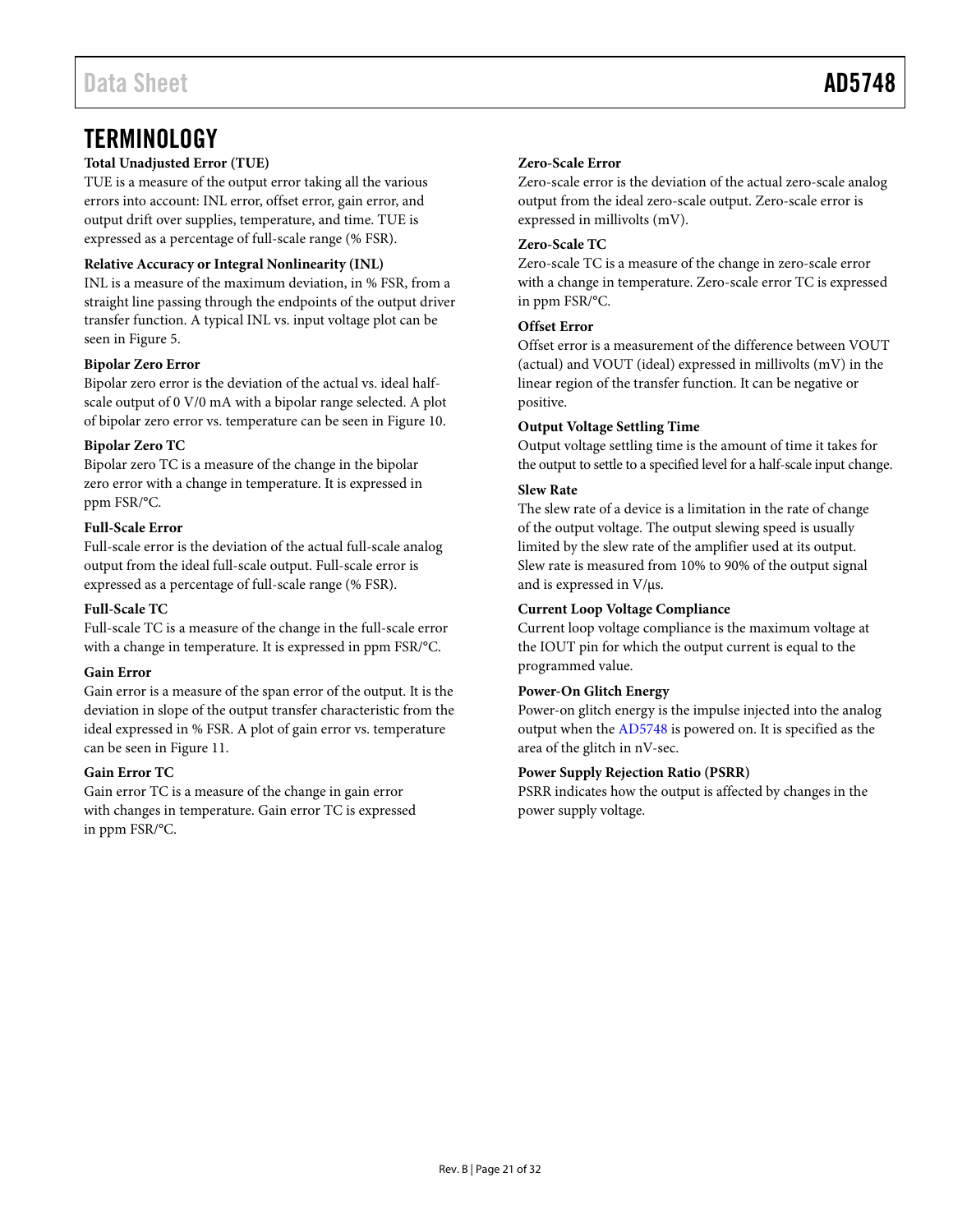# <span id="page-21-0"></span>THEORY OF OPERATION

The [AD5748 i](http://www.analog.com/AD5748?doc=AD5748.pdf)s a single-channel, precision, voltage/current output driver with hardware or software programmable output ranges. The software ranges are configured via an SPI-/ MICROWIRE-compatible serial interface. The analog input to the [AD5748 i](http://www.analog.com/AD5748?doc=AD5748.pdf)s provided from a low voltage, single-supply, digital-to-analog converter and is internally conditioned to provide the desired output current/voltage range. The analog input range is 0 V to 4.096 V.

The output current range is programmable across two current ranges: 4 mA to 21 mA and 0 mA to 21 mA.

The voltage output is provided from a separate pin that can be configured to provide 0 V to 5 V, 0 V to 10.5 V, or ±10.5 V output ranges. The current and voltage outputs are available on separate pins. Only one output can be enabled at one time. The output range is selected by programming the R3 to R0 bits in the control register (see [Table 6](#page-24-4) and [Table 7\)](#page-24-5).

[Figure 49 a](#page-21-2)n[d Figure 50 s](#page-22-0)how a typical configuration of the [AD5748 i](http://www.analog.com/AD5748?doc=AD5748.pdf)n software mode and in hardware mode, respectively, in an output module system. The HW SELECT pin selects whether the part is configured in software or hardware mode. The analog input to the [AD5748 i](http://www.analog.com/AD5748?doc=AD5748.pdf)s provided from a low voltage, single-supply, digital-to-analog converter (DAC) such as the [AD506x o](http://www.analog.com/AD5060?doc=AD5748.pdf)[r AD566x,](http://www.analog.com/AD5663?doc=AD5748.pdf) which provides an output range of 0 V to 4.096 V. The supply and reference for the DAC, as well as the reference for th[e AD5748,](http://www.analog.com/AD5748?doc=AD5748.pdf) can be supplied from a reference such as th[e ADR392.](http://www.analog.com/ADR392?doc=AD5748.pdf) The [AD5748](http://www.analog.com/AD5748?doc=AD5748.pdf) can operate from supplies up to ±26.4 V.

#### <span id="page-21-1"></span>**SOFTWARE MODE**

In current mode, software-selectable output ranges include 0 mA to 21 mA, and 4 mA to 21 mA.

In voltage mode, software-selectable output ranges include 0 V to 5 V, 0 V to 10.5 V, and ±10.5 V.



<span id="page-21-2"></span>Figure 49. Typical System Configuration in Software Mode (Pull-Up Resistors Not Shown for Open-Drain Outputs)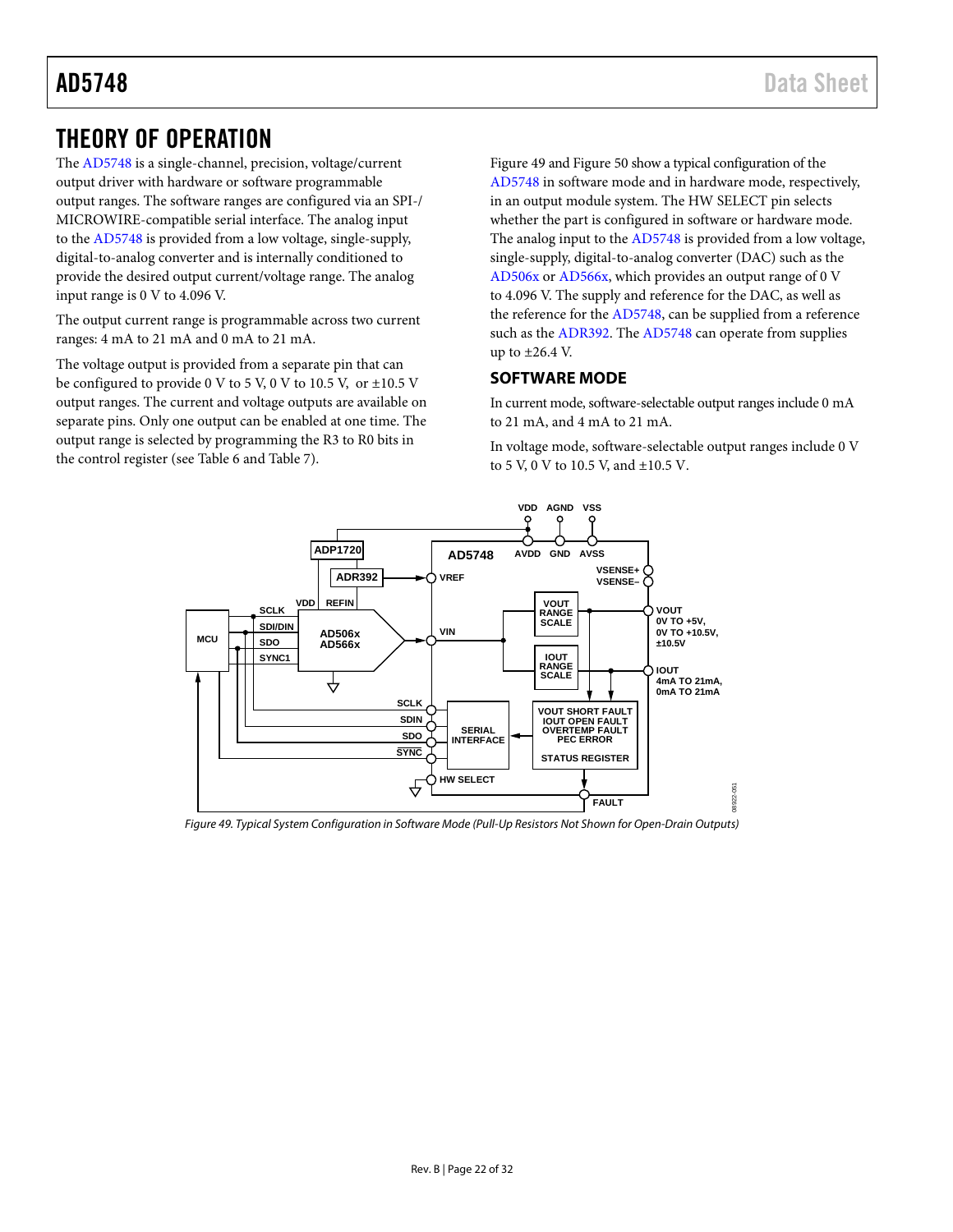

<span id="page-22-0"></span>*Figure 50. Typical System Configuration in Hardware Mode Using Internal DAC Reference (Pull-Up Resistors Not Shown for Open-Drain Outputs)*

#### **Table 5. Suggested Parts for Use with [AD5748](http://www.analog.com/AD5748?doc=AD5748.pdf)**

| <b>DAC</b>     | Reference           | <b>Power</b>         | <b>Accuracy</b> | <b>Description</b>                                  |
|----------------|---------------------|----------------------|-----------------|-----------------------------------------------------|
| AD5660         | Internal            | ADP1720 <sup>1</sup> | 12-bit INL      | Mid end system, single channel, internal reference  |
| <b>AD5664R</b> | Internal            | N/A                  | N/A             | Mid end system, quad channel, internal reference    |
| AD5668         | Internal            | N/A                  | N/A             | Mid end system, octal channel, internal reference   |
| AD5060         | <b>ADR434</b>       | ADP1720              | 16-bit INL      | High end system, single channel, external reference |
| AD5064         | <b>ADR434</b>       | N/A                  | N/A             | High end system, quad channel, external reference   |
| AD5662         | ADR392 <sup>2</sup> | ADR392 <sup>2</sup>  | 12-bit INL      | Mid end system, single channel, external reference  |
| AD5664         | ADR392 <sup>2</sup> | N/A                  | N/A             | Mid end system, quad channel, external reference    |

<sup>1</sup> [ADP1720](http://www.analog.com/ADP1720?doc=AD5748.pdf) input range up to 28 V.

<sup>2</sup> [ADR392](http://www.analog.com/ADR392?doc=AD5748.pdf) input range up to 15 V.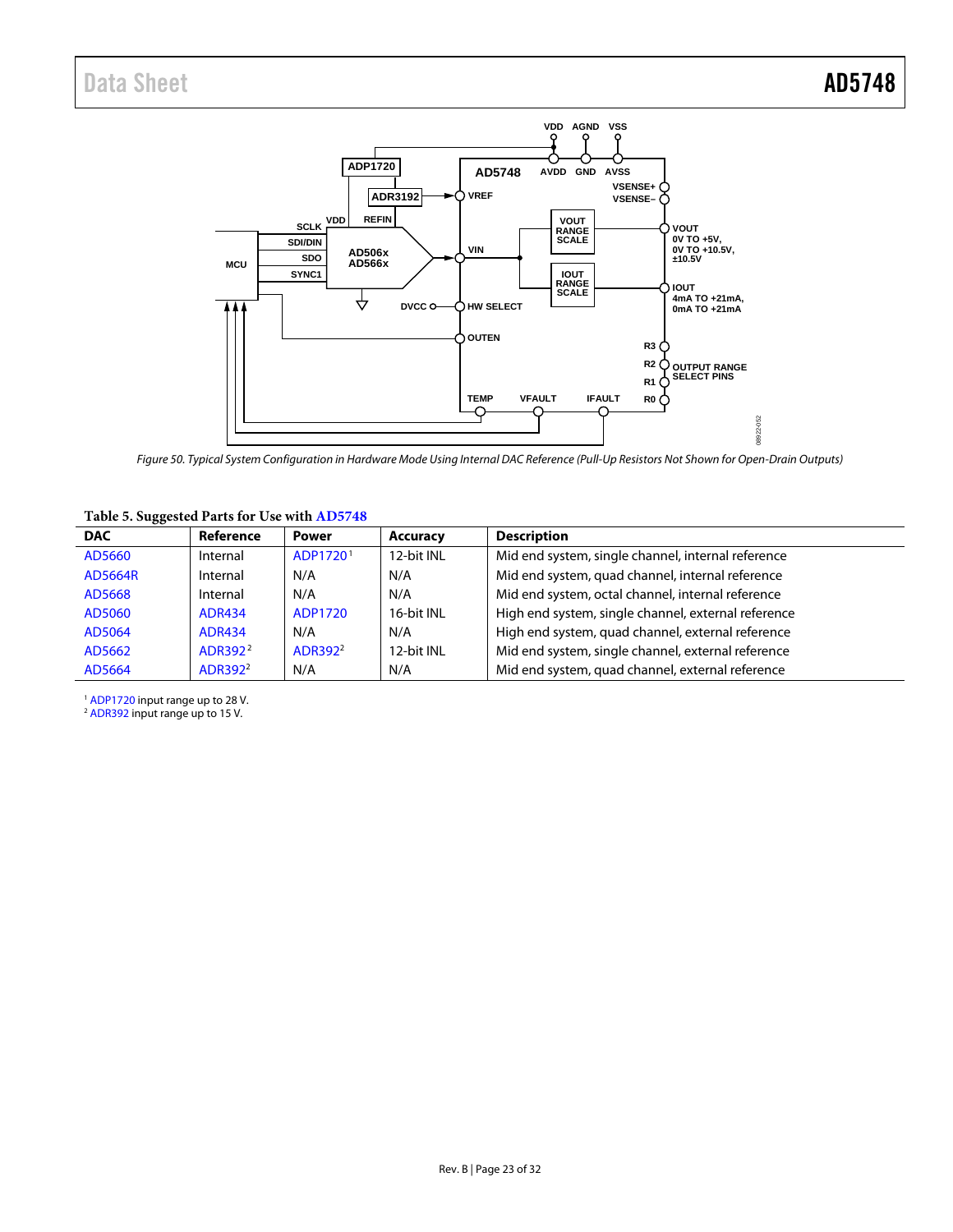### <span id="page-23-0"></span>**CURRENT OUTPUT ARCHITECTURE**

The voltage input from the analog input VIN pin (0 V to 4.096 V) is either converted to a current (se[e Figure 51\)](#page-23-4), which is then mirrored to the supply rail so that the application simply sees a current source output with respect to an internal reference voltage, or buffered and scaled to output a software-selectable unipolar or bipolar voltage range (se[e Figure 52\)](#page-23-5). The reference is used to provide internal offsets for range and gain scaling. The selectable output range is programmable through the digital interface.

<span id="page-23-4"></span>

### <span id="page-23-5"></span><span id="page-23-1"></span>**DRIVING INDUCTIVE LOADS**

When driving inductive or poorly defined loads, connect a 0.01 μF capacitor between IOUT and GND. This ensures stability with loads beyond 50 mH. There is no maximum capacitance limit. The capacitive component of the load may cause slower settling.

#### **Voltage Output Amplifier**

The voltage output amplifier is capable of generating both unipolar and bipolar output voltages. It is capable of driving a load of 1 kΩ in parallel with 1.2  $\mu$ F (with an external compensation capacitor on the COMP1 and COMP2 pins). The source and sink capabilities of the output amplifier can be seen in [Figure 16.](#page-12-1) The slew rate is 2 V/μs.

Internal to the device, there is a 2.5 MΩ resistor connected between the VOUT and VSENSE+ pins and similarly between the VSENSE− pin and the internal device ground. Should a fault condition occur, these resistors act to protect th[e AD5748](http://www.analog.com/AD5748?doc=AD5748.pdf) by ensuring that the amplifier loop is closed so that the part does not enter into an open-loop condition.

The VSENSE− pin can work in a common-mode range of ±3 V with respect to the remote load ground point.

The current and voltage are output on separate pins and cannot be output simultaneously. This allows the user to tie both the current and voltage output pins together and configure the end system as a single-channel output.

#### <span id="page-23-3"></span>**Driving Large Capacitive Loads**

The voltage output amplifier is capable of driving capacitive loads of up to 1 μF with the addition of a nonpolarized compensation capacitor between the COMP1 and COMP2 pins.

Without the compensation capacitor, up to 20 nF capacitive loads can be driven. Care should be taken to choose an appropriate value for the C<sub>COMP</sub> capacitor. This capacitor, while allowing the [AD5748 t](http://www.analog.com/AD5748?doc=AD5748.pdf)o drive higher capacitive loads and reduce overshoot, increases the settling time of the part and, therefore, affects the bandwidth of the system. Considered values of this capacitor should be in the range 100 pF to 4 nF depending on the tradeoff required between settling time, overshoot, and bandwidth.

#### <span id="page-23-2"></span>**POWER-ON STATE OF TH[E AD5748](http://www.analog.com/AD5748?doc=AD5748.pdf)**

On power-up, th[e AD5748](http://www.analog.com/AD5748?doc=AD5748.pdf) senses whether hardware or software mode is loaded and sets the power-up conditions accordingly.

In software SPI mode, the power-up state of the output is dependent on the state of the CLEAR pin. If the CLEAR pin is pulled high, then the part powers up, driving an active 0 V on the output. If the CLEAR pin is pulled low, then the part powers up with the voltage output channel in tristate mode. In both cases, the current output channel powers up in a tristate condition (0 mA). This allows the voltage and current outputs to be connected together if desired.

To put the part into normal operation, the user must set the OUTEN bit in the control register to enable the output and, in the same write, set the output range configuration using the R3 to R0 range bits. If the CLEAR pin is still high (active) during this write, the part automatically clears to its normal clear state as defined by the programmed range and by the CLRSEL pin or CLRSEL bit (see the [Asynchronous Clear \(CLEAR\) s](#page-27-4)ection for more details). The CLEAR pin must be taken low to operate the part in normal mode.

The CLEAR pin is typically driven directly from a microcontroller. In cases where the power supply for th[e AD5748 s](http://www.analog.com/AD5748?doc=AD5748.pdf)upply may be independent of the microcontroller power supply, the user can connect a weak pull-up resistor to DVCC or a pull-down resistor to ground to ensure that the correct power-up condition is achieved independent of the microcontroller. A 10 kΩ pullup/pull-down resistor on the CLEAR pin should be sufficient for most applications.

If hardware mode is selected, the part powers up to the conditions defined by the R3 to R0 range bits and the status of the OUTEN or CLEAR pin. It is recommended to keep the output disabled when powering up the part in hardware mode.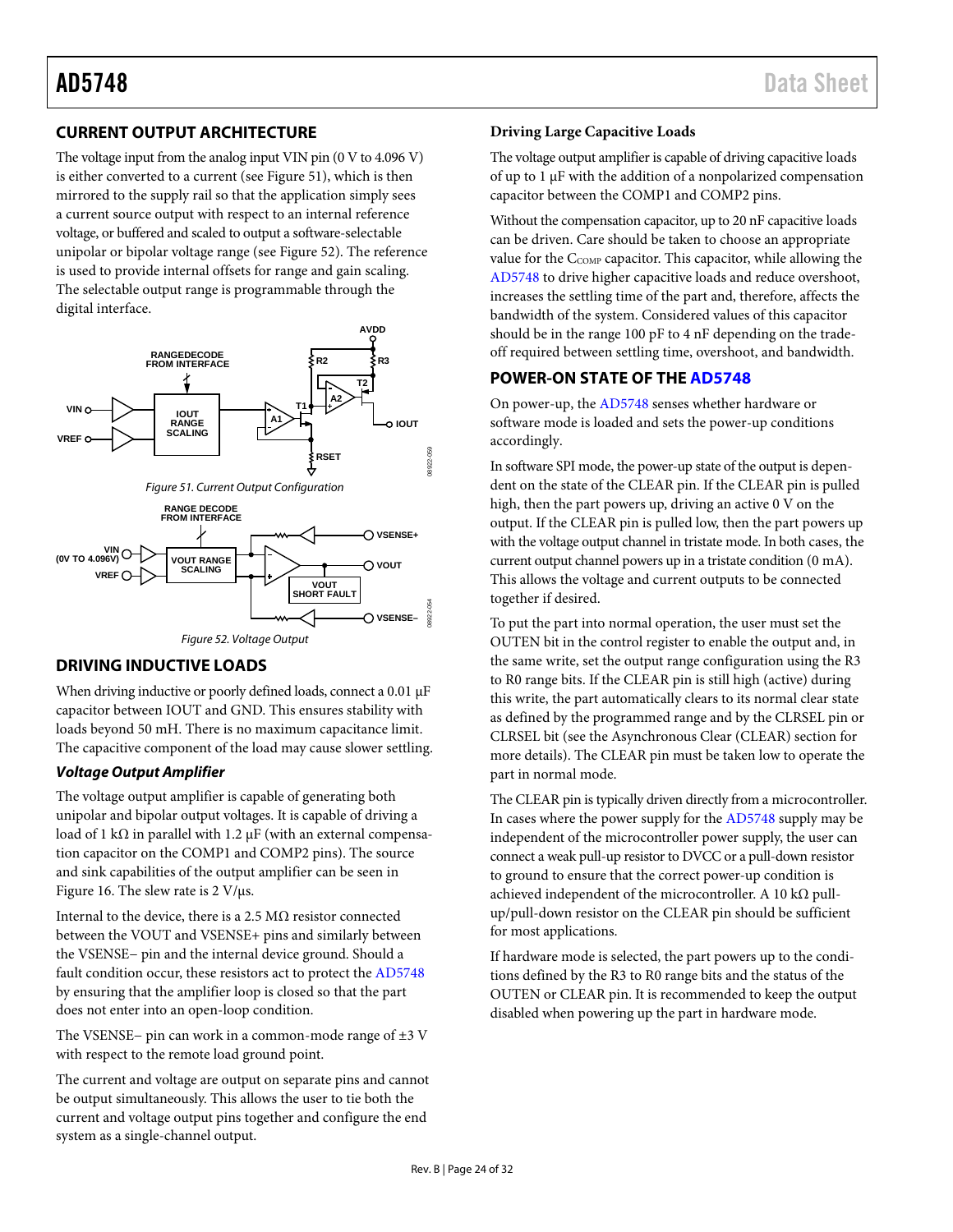#### <span id="page-24-0"></span>**DEFAULT REGISTERS AT POWER-ON**

The [AD5748](http://www.analog.com/AD5748?doc=AD5748.pdf) power-on reset circuit ensures that all registers are loaded with zero code.

In software SPI mode, the part powers up with all outputs disabled (OUTEN bit  $= 0$ ). The user must set the OUTEN bit in the control register to enable the output and, in the same write, set the output range configuration using the R3 to R0 bits.

If hardware mode is selected, the part powers up to the conditions defined by the R3 to R0 bits and the status of the OUTEN pin. It is recommended to keep the output disabled when powering up the part in hardware mode.

#### <span id="page-24-1"></span>**RESET FUNCTION**

In software mode, the part can be reset using the RESET pin (active low) or the reset bit (reset  $= 1$ ). A reset disables both the current and voltage outputs to their power-on condition. The user must write to the OUTEN bit to enable the output and, in the same write, set the output range configuration. The RESET pin is a level-sensitive input; the part stays in reset mode as long as the RESET pin is low. The reset bit clears to 0 following a reset command to the control register.

In hardware mode, there is no reset. If using the part in hardware mode, the RESET pin should be tied high.

#### <span id="page-24-2"></span>**OUTEN**

In software mode, the output can be enabled or disabled using the OUTEN bit in the control register. When the output is

disabled, both the current and voltage channels go into tristate. The user must set the OUTEN bit to enable the output and simultaneously set the output range configuration.

In hardware mode, the output can be enabled or disabled using the OUTEN pin. When the output is disabled, both the current and voltage channels both go into tristate. The user must write to the OUTEN pin to enable the output. It is recommended that the output be disabled when changing the ranges.

#### <span id="page-24-3"></span>**SOFTWARE CONTROL**

Software control is enabled by connecting the HW SELECT pin to ground. In software mode, the [AD5748](http://www.analog.com/AD5748?doc=AD5748.pdf) is controlled over a versatile 3-wire serial interface that operates at clock rates of up to 50 MHz. It is compatible with SPI, QSPI™, MICROWIRE, and DSP standards.

#### *Input Shift Register*

The input shift register is 16 bits wide. Data is loaded into the device MSB first as a 16-bit word under the control of a serial clock input, SCLK. Data is clocked in on the falling edge of SCLK. The input shift register consists of 16 control bits, as shown i[n Table 6.](#page-24-4) The timing diagram for this write operation is shown i[n Figure 2.](#page-7-0) The first three bits of the input shift register are used to set the hardware address of th[e AD5748](http://www.analog.com/AD5748?doc=AD5748.pdf) device on the printed circuit board (PCB). Up to eight devices can be addressed per board.

Bit D11, Bit D1, and Bit D0 must always be set to 0 during any write sequence.

#### <span id="page-24-4"></span>**Table 6. Input Shift Register Contents for a Write Operation—Control Register**

| <b>MSB</b>     |            |                 |            |            |                |                |                |                |                |                |                | LSB            |                |                |                |
|----------------|------------|-----------------|------------|------------|----------------|----------------|----------------|----------------|----------------|----------------|----------------|----------------|----------------|----------------|----------------|
| <b>D15</b>     | <b>D14</b> | D <sub>13</sub> | <b>D12</b> | <b>D11</b> | <b>D10</b>     | D <sub>9</sub> | D <sub>8</sub> | D7             | D <sub>6</sub> | D <sub>5</sub> | D <sub>4</sub> | D <sub>3</sub> | D <sub>2</sub> | D <sub>1</sub> | D <sub>0</sub> |
| A <sub>2</sub> | A1         | A <sub>0</sub>  | _<br>R/W   |            | R <sub>3</sub> | R <sub>2</sub> | R <sub>1</sub> | R <sub>0</sub> | <b>CLRSEL</b>  | <b>OUTEN</b>   | Clear          | <b>RSET</b>    | Reset          |                |                |

<span id="page-24-5"></span>**Table 7. Input Shift Register Descriptions**

| <b>Bit</b>             |                                                                                                                                     | <b>Description</b> |    |                                                                   |  |  |  |  |  |  |  |
|------------------------|-------------------------------------------------------------------------------------------------------------------------------------|--------------------|----|-------------------------------------------------------------------|--|--|--|--|--|--|--|
| A2, A1, A0             | Used in association with the AD2, AD1, and AD0 external pins to determine which part is being addressed by the system<br>controller |                    |    |                                                                   |  |  |  |  |  |  |  |
|                        | A2                                                                                                                                  | A <sub>1</sub>     | A0 | <b>Function</b>                                                   |  |  |  |  |  |  |  |
| $\mathbf{0}$<br>0<br>0 |                                                                                                                                     |                    |    | Addresses part with Pin $AD2 = 0$ , Pin $AD1 = 0$ , Pin $AD0 = 0$ |  |  |  |  |  |  |  |
|                        | 0                                                                                                                                   | 0                  |    | Addresses part with Pin $AD2 = 0$ , Pin $AD1 = 0$ , Pin $AD0 = 1$ |  |  |  |  |  |  |  |
|                        | 0                                                                                                                                   |                    | 0  | Addresses part with Pin $AD2 = 0$ , Pin $AD1 = 1$ , Pin $AD0 = 0$ |  |  |  |  |  |  |  |
|                        | 0                                                                                                                                   |                    |    | Addresses part with Pin AD2 = 0, Pin AD1 = 1, Pin AD0 = 1         |  |  |  |  |  |  |  |
|                        |                                                                                                                                     | 0                  | 0  | Addresses part with Pin AD2 = 1, Pin AD1 = 0, Pin AD0 = 0         |  |  |  |  |  |  |  |
|                        | 0                                                                                                                                   |                    |    | Addresses part with Pin AD2 = 1, Pin AD1 = 0, Pin AD0 = 1         |  |  |  |  |  |  |  |
|                        |                                                                                                                                     |                    | 0  | Addresses part with Pin AD2 = 1, Pin AD1 = 1, Pin AD0 = 0         |  |  |  |  |  |  |  |
|                        |                                                                                                                                     |                    |    | Addresses part with Pin AD2 = 1, Pin AD1 = 1, Pin AD0 = 1         |  |  |  |  |  |  |  |
| R/W                    | Indicates a read from or a write to the addressed register                                                                          |                    |    |                                                                   |  |  |  |  |  |  |  |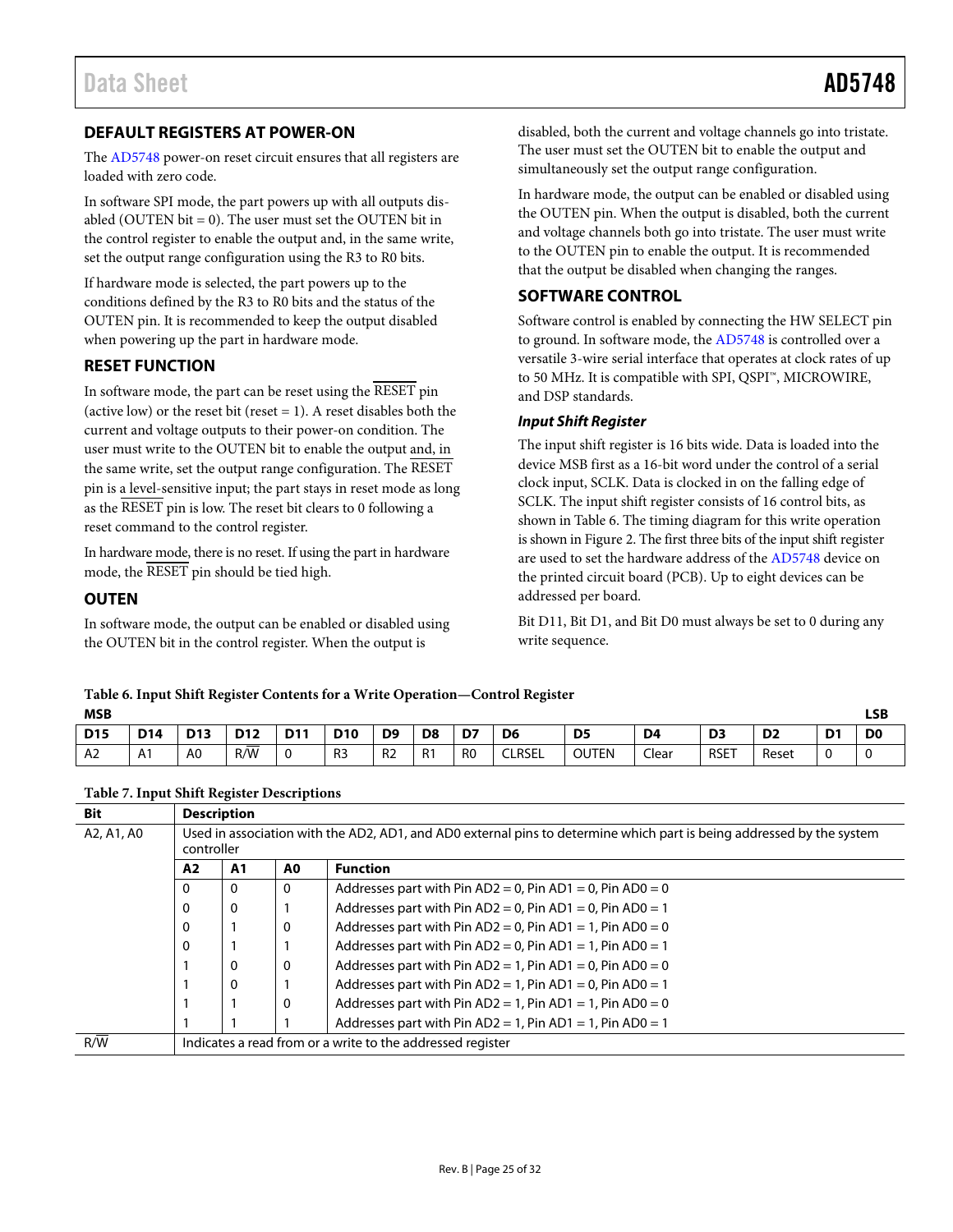| <b>Bit</b>     |               | <b>Description</b>                                                                                                                                           |                                                 |                  |   |                                                                                       |  |  |  |  |  |  |
|----------------|---------------|--------------------------------------------------------------------------------------------------------------------------------------------------------------|-------------------------------------------------|------------------|---|---------------------------------------------------------------------------------------|--|--|--|--|--|--|
| R3, R2, R1, R0 |               | Selects output configuration in conjunction with RSET<br>R <sub>2</sub><br><b>Output Configuration</b><br>R <sub>3</sub><br>R <sub>1</sub><br>R <sub>0</sub> |                                                 |                  |   |                                                                                       |  |  |  |  |  |  |
|                | <b>RSET</b>   |                                                                                                                                                              |                                                 |                  |   |                                                                                       |  |  |  |  |  |  |
|                | $\mathbf 0$   | 0                                                                                                                                                            | 0                                               | $\boldsymbol{0}$ | 0 | 4 mA to 21 mA (external 15 kΩ current sense resistor)                                 |  |  |  |  |  |  |
|                | 0             | 0                                                                                                                                                            | 0                                               | 0                | 1 | 0 mA to 21 mA (external 15 k $\Omega$ current sense resistor)                         |  |  |  |  |  |  |
|                | 0             | 0                                                                                                                                                            | 0                                               | 1                | 0 | N/A                                                                                   |  |  |  |  |  |  |
|                | 0             | 0                                                                                                                                                            | 0                                               | 1                | 1 | N/A                                                                                   |  |  |  |  |  |  |
|                | 0             | 0                                                                                                                                                            | 1                                               | 0                | 0 | N/A                                                                                   |  |  |  |  |  |  |
|                | 0             | 0                                                                                                                                                            | 1                                               | 0                | 1 | $0V$ to $5V$                                                                          |  |  |  |  |  |  |
|                | 0             | 0                                                                                                                                                            | 1                                               | 1                | 0 | N/A                                                                                   |  |  |  |  |  |  |
|                | 0             | 0                                                                                                                                                            | 1                                               | 1                | 1 | N/A                                                                                   |  |  |  |  |  |  |
|                | 0             | 1                                                                                                                                                            | 0                                               | 0                | 0 | N/A                                                                                   |  |  |  |  |  |  |
|                | 0             | 1                                                                                                                                                            | 0                                               | 0                | 1 | N/A                                                                                   |  |  |  |  |  |  |
|                | 0             | 1                                                                                                                                                            | 0                                               | 1                | 0 | 0 V to 10.5 V                                                                         |  |  |  |  |  |  |
|                | 0             | 1                                                                                                                                                            | 0                                               | 1                | 1 | N/A                                                                                   |  |  |  |  |  |  |
|                | 0             | 1                                                                                                                                                            | 1                                               | 0                | 0 | ±10.5V                                                                                |  |  |  |  |  |  |
|                | 0             | 1                                                                                                                                                            | 1                                               | 0                | 1 | N/A                                                                                   |  |  |  |  |  |  |
|                | 0             | 1                                                                                                                                                            | 1                                               | 1                | 0 | N/A                                                                                   |  |  |  |  |  |  |
|                | 0             | 1                                                                                                                                                            | 1                                               | 1                | 1 | N/A                                                                                   |  |  |  |  |  |  |
|                | $\mathbf{1}$  | 0                                                                                                                                                            | 0                                               | 0                | 0 | 4 mA to 21 mA (internal current sense resistor)                                       |  |  |  |  |  |  |
|                | $\mathbf{1}$  | 0                                                                                                                                                            | 0                                               | 0                | 1 | 0 mA to 21 mA (internal current sense resistor)                                       |  |  |  |  |  |  |
|                | $\mathbf{1}$  | 0                                                                                                                                                            | 0                                               | 1                | 0 | N/A                                                                                   |  |  |  |  |  |  |
|                | $\mathbf{1}$  | 0                                                                                                                                                            | 0                                               | 1                | 1 | N/A                                                                                   |  |  |  |  |  |  |
|                | $\mathbf{1}$  | 0                                                                                                                                                            | 1                                               | $\mathbf 0$      | 0 | N/A                                                                                   |  |  |  |  |  |  |
|                | $\mathbf{1}$  | 0                                                                                                                                                            | 1                                               | 0                | 1 | 0 V to 5 V                                                                            |  |  |  |  |  |  |
|                | $\mathbf{1}$  | 0                                                                                                                                                            | 1                                               | 1                | 0 | N/A                                                                                   |  |  |  |  |  |  |
|                | $\mathbf{1}$  | 0                                                                                                                                                            | 1                                               | 1                | 1 | N/A                                                                                   |  |  |  |  |  |  |
|                | $\mathbf{1}$  | 1                                                                                                                                                            | 0                                               | 0                | 0 | N/A                                                                                   |  |  |  |  |  |  |
|                | $\mathbf{1}$  | 1                                                                                                                                                            | 0                                               | 0                | 1 | N/A                                                                                   |  |  |  |  |  |  |
|                | $\mathbf{1}$  | 1                                                                                                                                                            | 0                                               | 1                | 0 | 0 V to 10.5 V                                                                         |  |  |  |  |  |  |
|                | $\mathbf{1}$  | 1                                                                                                                                                            | 0                                               | 1                | 1 | N/A                                                                                   |  |  |  |  |  |  |
|                | $\mathbf{1}$  | 1                                                                                                                                                            | 1                                               | 0                | 0 | ±10.5V                                                                                |  |  |  |  |  |  |
|                | $\mathbf{1}$  | 1                                                                                                                                                            | 1                                               | 0                | 1 | N/A                                                                                   |  |  |  |  |  |  |
|                | $\mathbf{1}$  | 1                                                                                                                                                            | 1                                               | 1                | 0 | N/A                                                                                   |  |  |  |  |  |  |
|                | 1             | 1                                                                                                                                                            | $\mathbf{1}$                                    | 1                | 1 | N/A                                                                                   |  |  |  |  |  |  |
| <b>CLRSEL</b>  |               |                                                                                                                                                              |                                                 |                  |   | Sets clear mode to zero scale or midscale. See the Asynchronous Clear (CLEAR) section |  |  |  |  |  |  |
|                | <b>CLRSEL</b> |                                                                                                                                                              | <b>Function</b>                                 |                  |   |                                                                                       |  |  |  |  |  |  |
|                | $\mathbf 0$   |                                                                                                                                                              | Clear to 0 V                                    |                  |   |                                                                                       |  |  |  |  |  |  |
|                | $\mathbf{1}$  |                                                                                                                                                              |                                                 |                  |   | Clear to midscale in unipolar mode; clear to zero scale in bipolar mode               |  |  |  |  |  |  |
| <b>OUTEN</b>   |               |                                                                                                                                                              |                                                 |                  |   | Output enable bit. This bit must be set to 1 to enable the outputs                    |  |  |  |  |  |  |
| Clear          |               |                                                                                                                                                              | Software clear bit, active high                 |                  |   |                                                                                       |  |  |  |  |  |  |
| <b>RSET</b>    |               |                                                                                                                                                              | Select internal/external current sense resistor |                  |   |                                                                                       |  |  |  |  |  |  |
|                | <b>RSET</b>   |                                                                                                                                                              | <b>Function</b>                                 |                  |   |                                                                                       |  |  |  |  |  |  |
|                | $\mathbf{1}$  |                                                                                                                                                              |                                                 |                  |   | Select internal current sense resistor; used with the R3 to R0 bits to select range   |  |  |  |  |  |  |
|                | 0             |                                                                                                                                                              |                                                 |                  |   | Select external current sense resistor; used with the R3 to R0 bits to select range   |  |  |  |  |  |  |
| Reset          |               |                                                                                                                                                              | Resets the part to its power-on state           |                  |   |                                                                                       |  |  |  |  |  |  |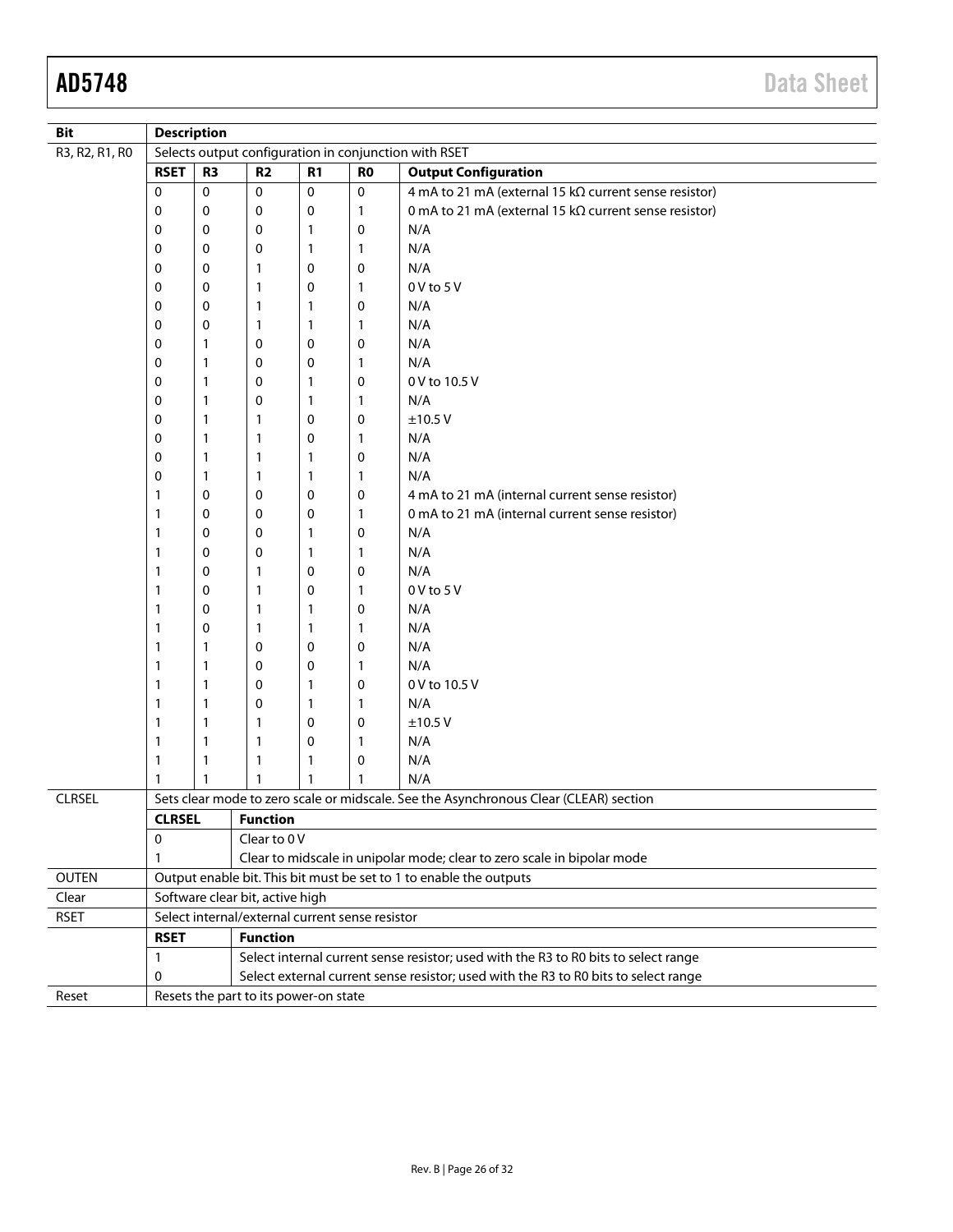#### **Readback Operation**

Readback mode is activated by selecting the correct device address  $(A2, A1, A0)$  and then setting the R/W bit to 1. By default, the SDO pin is disabled. After having addressed th[e AD5748](http://www.analog.com/AD5748?doc=AD5748.pdf) for a read operation, setting  $R/\overline{W}$  to 1 enables the SDO pin and SDO data is clocked out on the 5<sup>th</sup> rising edge of SCLK. After the data has been clocked out on SDO, a rising edge on SYNC disables (tristate) the SDO pin again. Status register data (see [Table 8\)](#page-26-2) and control register data are both available during the same read cycle.

The status bits comprise four read-only bits. They are used to notify the user of specific fault conditions that occur, such as an open circuit or short circuit on the output, overtemperature error, or an interface error. If any of these fault conditions occurs, a hardware FAULT is also asserted low, which can be used as a hardware interrupt to the controller.

See the [Detailed Description of Features](#page-27-0) section for a full explanation of fault conditions.

#### <span id="page-26-0"></span>**HARDWARE CONTROL**

Hardware control is enabled by connecting the HW SELECT pin to DVCC. In this mode, the R3, R2, R1, and R0 pins in conjunction with the RSET pin are used to configure the output range, as pe[r Table 7.](#page-24-5) 

In hardware mode, there is no status register. The fault conditions (open circuit, short circuit, and overtemperature) are available on Pin IFAULT, Pin VFAULT, and Pin TEMP. If any one of these fault conditions is set, then a low is asserted on the specific fault pin. IFAULT, VFAULT, and TEMP are open-drain outputs and, therefore, can be connected together to allow the user to generate one interrupt to the system controller to communicate a fault. If hardwired in this way, it is not possible to isolate which fault occurred in the system.

#### <span id="page-26-1"></span>**TRANSFER FUNCTION**

The [AD5748 c](http://www.analog.com/AD5748?doc=AD5748.pdf)onsists of an internal signal conditioning block that maps the analog input voltage to a programmed output range. The available analog input range is 0 V to 4.096 V.

For all ranges, both current and voltage, the [AD5748](http://www.analog.com/AD5748?doc=AD5748.pdf) implements a straight linear mapping function. 0 V maps to the lower end of the selected range; 4.096 V maps to the upper end of the selected range.

## <span id="page-26-2"></span>**Table 8. Input Shift Register Contents for a Read Operation—Status Register**

| <b>MSB</b> |             |                |                 |             |                |                |    |                |                |                |      |           | <b>LSB</b>       |                   |                   |
|------------|-------------|----------------|-----------------|-------------|----------------|----------------|----|----------------|----------------|----------------|------|-----------|------------------|-------------------|-------------------|
| <b>D15</b> | <b>D14</b>  | <b>D13</b>     | D <sub>12</sub> | <b>D11</b>  | <b>D10</b>     | D <sub>9</sub> | D8 | D7             | D <sub>6</sub> | D <sub>5</sub> | D4   | D3        | D <sub>2</sub>   | D <sub>1</sub>    | D <sub>0</sub>    |
| A2         | Λ<br>$\sim$ | A <sub>0</sub> |                 | $\sim$<br>J | R <sub>3</sub> | R <sub>2</sub> | R1 | R <sub>0</sub> | <b>CLRSEL</b>  | <b>OUTEN</b>   | RSET | PEC error | <b>OVER TEMP</b> | <b>IOUT</b> fault | <b>VOUT fault</b> |

#### **Table 9. Status Bit Options**

| <b>Bit</b>        | <b>Description</b>                                                                                                                 |
|-------------------|------------------------------------------------------------------------------------------------------------------------------------|
| <b>PEC Error</b>  | This bit is set if there is an interface error detected by CRC-8 error checking. See the Detailed Description of Features section. |
| <b>VOUT Fault</b> | This bit is set if there is a short circuit on the VOUT pin.                                                                       |
| <b>IOUT Fault</b> | This bit is set is there is an open circuit on the IOUT pin.                                                                       |
| <b>OVER TEMP</b>  | This bit is set if the AD5748 core temperature exceeds approximately 150°C.                                                        |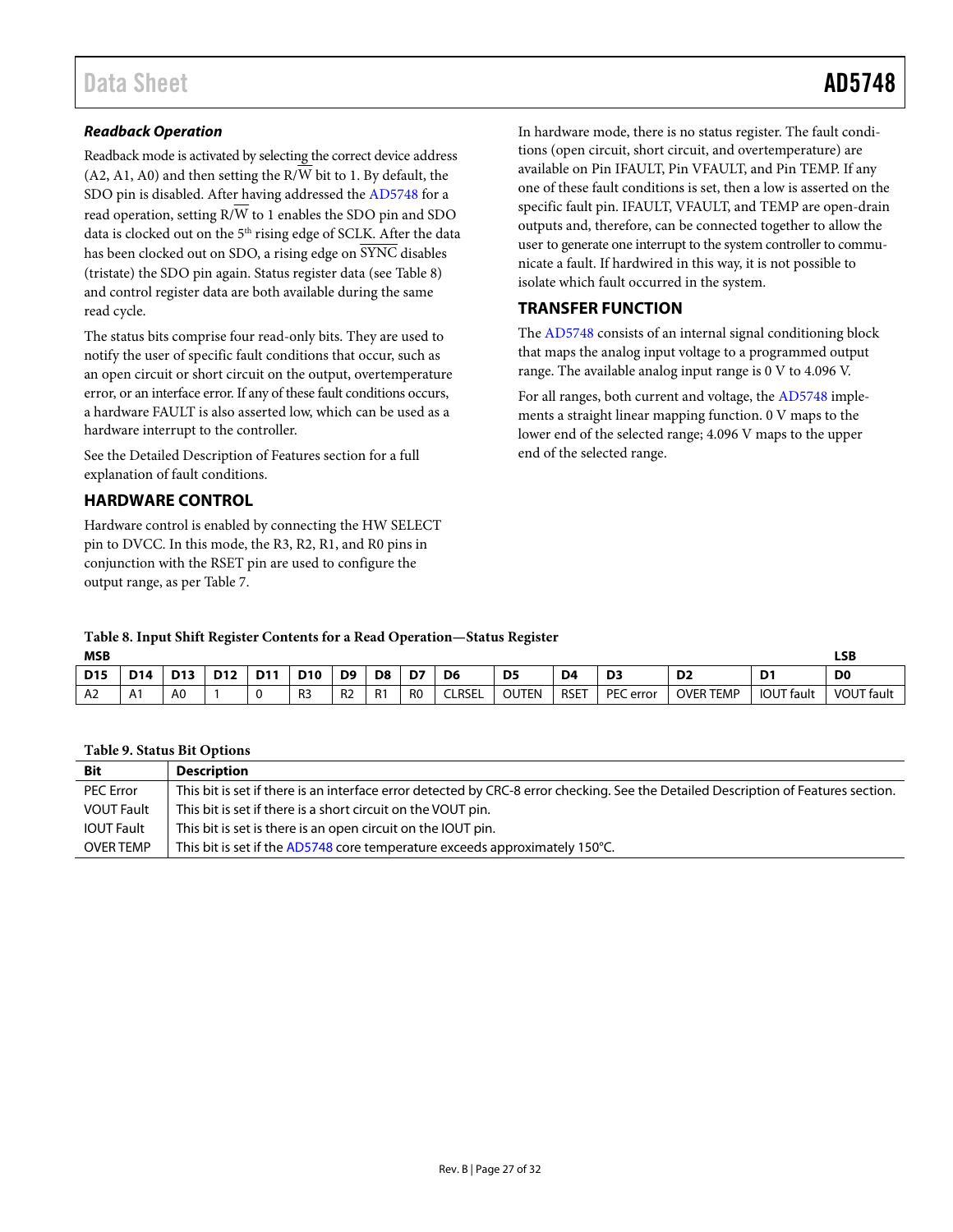## <span id="page-27-0"></span>DETAILED DESCRIPTION OF FEATURES **OUTPUT FAULT ALERT—SOFTWARE MODE**

<span id="page-27-1"></span>In software mode, the [AD5748](http://www.analog.com/AD5748?doc=AD5748.pdf) is equipped with one FAULT pin; this is an open-drain output allowing several [AD5748](http://www.analog.com/AD5748?doc=AD5748.pdf) devices to be connected together to one pull-up resistor for global fault detection. In software mode, the FAULT pin is forced active low by any one of the following fault scenarios:

- The voltage at IOUT attempts to rise above the compliance range, due to an open-loop circuit or insufficient power supply voltage. The internal circuitry that develops the fault output avoids using a comparator with window limits because this requires an actual output error before the fault output becomes active. Instead, the signal is generated when the internal amplifier in the output stage has less than approximately 1 V of remaining drive capability. Thus, the fault output activates slightly before the compliance limit is reached. Because the comparison is made within the feedback loop of the output amplifier, the output accuracy is maintained by its open-loop gain, and an output error does not occur before the fault output becomes active.
- A short is detected on the voltage output pin (VOUT). The short-circuit current is limited to 15 mA.
- An interface error is detected due to a packet error checking (PEC) failure. See th[e Packet Error Checking](#page-28-1) section.
- If the core temperature of the [AD5748](http://www.analog.com/AD5748?doc=AD5748.pdf) exceeds approximately 150°C.

### <span id="page-27-2"></span>**OUTPUT FAULT ALERT—HARDWARE MODE**

In hardware mode, th[e AD5748](http://www.analog.com/AD5748?doc=AD5748.pdf) is equipped with three fault pins: VFAULT, IFAULT, and TEMP. These are open-drain outputs allowing severa[l AD5748](http://www.analog.com/AD5748?doc=AD5748.pdf) devices to be connected together to one pull-up resistor for global fault detection. In hardware control mode, these fault pins are forced active by any one of the following fault scenarios:

• Open-circuit detect. The voltage at IOUT attempts to rise above the compliance range, due to an open-loop circuit or insufficient power supply voltage. The internal circuitry that develops the fault output avoids using a comparator with window limits because this requires an actual output error before the fault output becomes active. Instead, the signal is generated when the internal amplifier in the

output stage has less than approximately 1 V of remaining drive capability. Thus, the fault output activates slightly before the compliance limit is reached. Because the comparison is made within the feedback loop of the output amplifier, the output accuracy is maintained by its open-loop gain, and an output error does not occur before the fault output becomes active. If this fault is detected, the IFAULT pin is forced low.

- A short is detected on the voltage output pin (VOUT). The short-circuit current is limited to 15 mA. If this fault is detected, the VFAULT pin is forced low.
- If the core temperature of the [AD5748](http://www.analog.com/AD5748?doc=AD5748.pdf) exceeds approximately 150°C. If this fault is detected, the TEMP pin is forced low.

### <span id="page-27-3"></span>**VOLTAGE OUTPUT SHORT-CIRCUIT PROTECTION**

Under normal operation, the voltage output sinks and sources up to 12 mA and maintains the specified operation. The maximum current that the voltage output delivers is 15 mA; this is the short-circuit current.

### <span id="page-27-4"></span>**ASYNCHRONOUS CLEAR (CLEAR)**

CLEAR is an active high clear that allows the output to be cleared to either zero-scale code or midscale code and is userselectable via the CLRSEL pin or the CLRSEL bit of the input shift register, as described i[n Table 7.](#page-24-5) (The clear select feature is a logical OR function of the CLRSEL pin and the CLRSEL bit.) The current loop output clears to the bottom of its programmed range. When the CLEAR signal is returned low, the output returns to its programmed value or a new value if programmed. A clear operation can also be performed via the clear command in the control register.

#### **Table 10. CLRSEL Options**

|               | <b>Output Clear Value</b>                      |                                                                                                    |  |  |  |  |  |  |  |  |
|---------------|------------------------------------------------|----------------------------------------------------------------------------------------------------|--|--|--|--|--|--|--|--|
| <b>CLRSEL</b> | <b>Unipolar Output</b><br><b>Voltage Range</b> | <b>Unipolar Current Output Range</b>                                                               |  |  |  |  |  |  |  |  |
|               | 0 V                                            | Zero scale; for example:<br>4 mA on the 4 mA to 21 mA range<br>0 mA on the 0 mA to 21 mA range     |  |  |  |  |  |  |  |  |
|               | Midscale                                       | Midscale; for example:<br>12.5 mA on the 4 mA to 21 mA range<br>10.5 mA on the 0 mA to 21 mA range |  |  |  |  |  |  |  |  |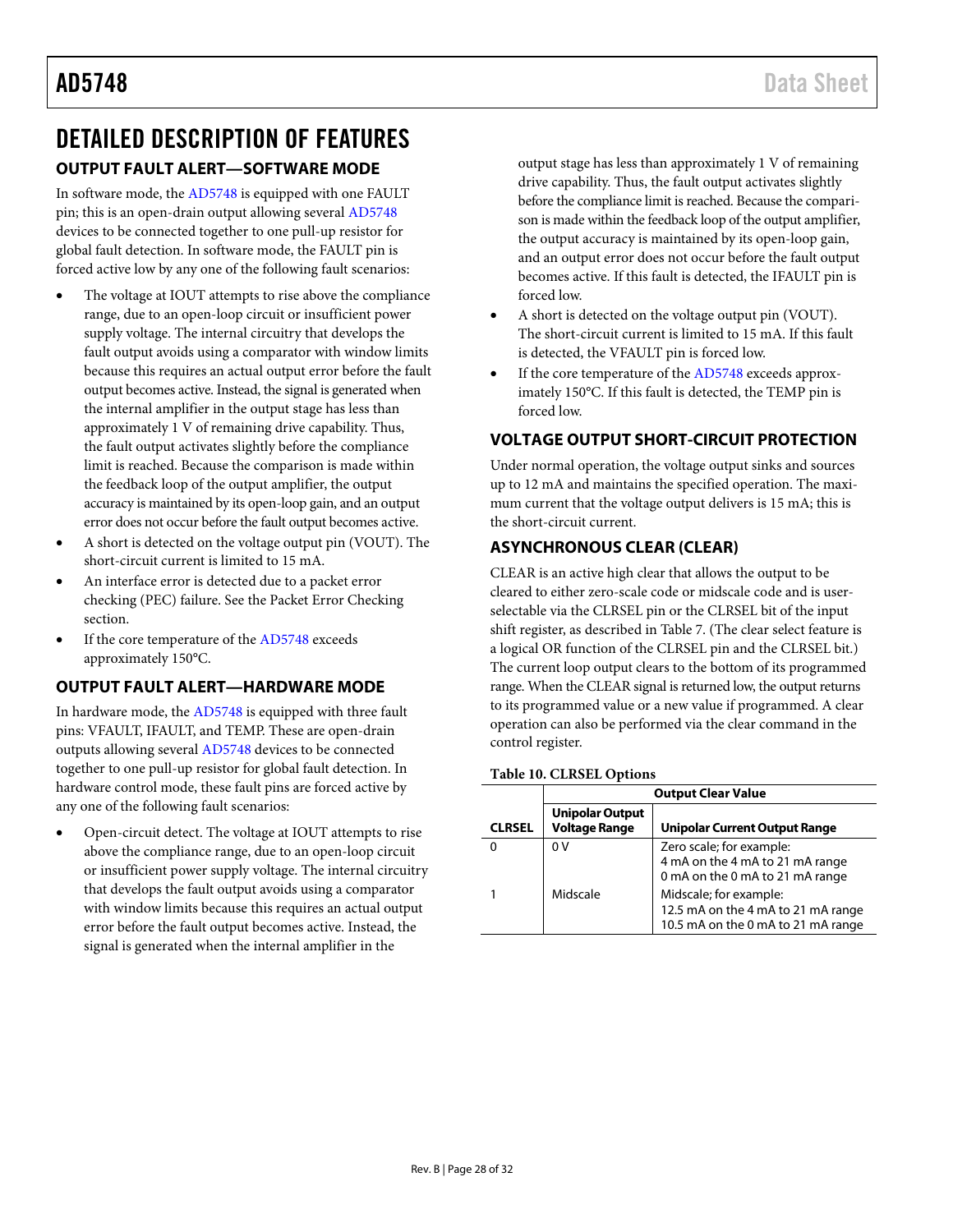### <span id="page-28-0"></span>**CURRENT SETTING RESISTOR**

Referring to [Figure 1,](#page-2-1) RSET is an internal sense resistor as part of the voltage-to-current conversion circuitry. The nominal value of the internal current sense resistor is 15 k $\Omega$ . To allow for overrange capability in current mode, the user can also select the internal current sense resistor to be 14.7 kΩ, giving a nominal 2% overrange capability. This feature is available in the 0 mA to 21 mA and 4 mA to 21 mA current ranges.

The stability of the output current value over temperature is dependent on the stability of the value of RSET. As a method of improving the stability of the output current over temperature, an external low drift resistor can be connected to the REXT1 and REXT2 pins of th[e AD5748,](http://www.analog.com/AD5748?doc=AD5748.pdf) which can be used instead of the internal resistor. The external resistor is selected via the input shift register. If the external resistor option is not used, the REXT1 and REXT2 pins should be left floating.

#### <span id="page-28-1"></span>**PACKET ERROR CHECKING**

To verify that data has been received correctly in noisy environments, th[e AD5748 o](http://www.analog.com/AD5748?doc=AD5748.pdf)ffers the option of error checking based on an 8-bit (CRC-8) cyclic redundancy check. The device controlling the [AD5748](http://www.analog.com/AD5748?doc=AD5748.pdf) should generate an 8-bit frame check sequence using the following polynomial:

 $C(x) = x_8 + x_2 + x_1 + 1$ 

This is added to the end of the data-word, and 24 data bits are sent to th[e AD5748 b](http://www.analog.com/AD5748?doc=AD5748.pdf)efore taking SYNC high. If th[e AD5748](http://www.analog.com/AD5748?doc=AD5748.pdf) receives a 24-bit data frame, it performs the error check when  $\overline{\text{SYNC}}$  goes high. If the check is valid, then the data is written to the selected register. If the error check fails, the FAULT pin goes low and Bit D3 of the status register is set. After reading this register, this error flag is cleared automatically and the FAULT pin goes high again.

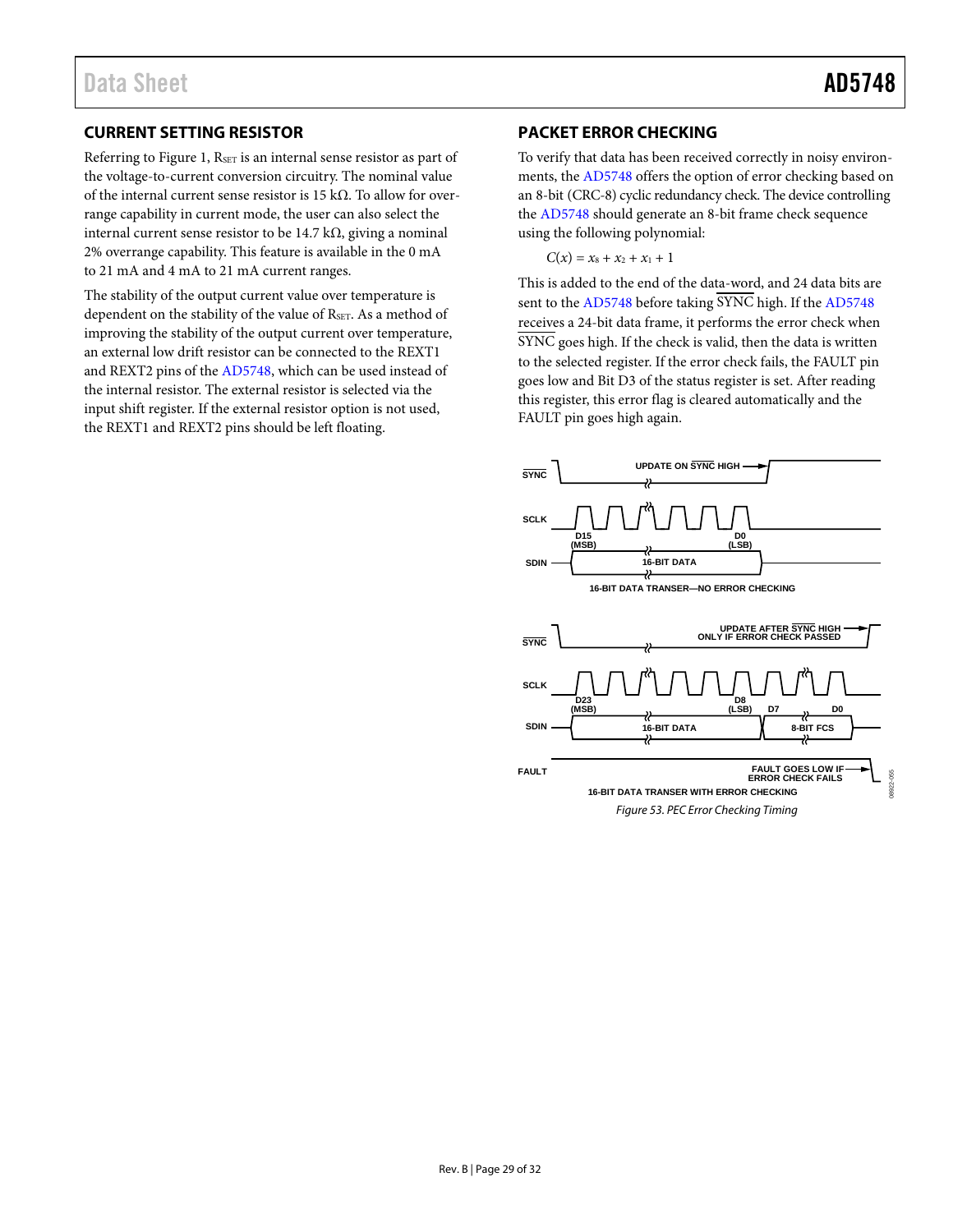# <span id="page-29-0"></span>APPLICATIONS INFORMATION

### <span id="page-29-1"></span>**TRANSIENT VOLTAGE PROTECTION**

Th[e AD5748 c](http://www.analog.com/AD5748?doc=AD5748.pdf)ontains ESD protection diodes that prevent damage from normal handling. The industrial control environment can, however, subject I/O circuits to much higher transients. To protect the [AD5748](http://www.analog.com/AD5748?doc=AD5748.pdf) from excessively high voltage transients, external power diodes and a surge current limiting resistor may be required, as shown i[n Figure 54.](#page-29-4) The constraint on the resistor value is that, during normal operation, the output level at IOUT must remain within its voltage compliance limit of  $AV_{DD} - 2.75$  V, and the two protection diodes and resistor must have appropriate power ratings. Further protection can be added with transient voltage suppressors if needed.



Figure 54. Output Transient Voltage Protection

#### <span id="page-29-4"></span><span id="page-29-2"></span>**THERMAL CONSIDERATIONS**

It is important to understand the effects of power dissipation on the package and on junction temperature. The internal junction temperature should not exceed 125°C. Th[e AD5748](http://www.analog.com/AD5748?doc=AD5748.pdf) is packaged in a 32-lead LFCSP 5, 5 mm  $\times$  5 mm package. The thermal impedance,  $\theta_{JA}$ , is 42°C/W. It is important that the devices are not operated under conditions that cause the junction temperature to exceed its junction temperature.

Worst-case conditions occur when th[e AD5748 i](http://www.analog.com/AD5748?doc=AD5748.pdf)s operated from the maximum  $AV_{DD}$  (26.4 V) while driving the maximum current (24 mA) directly to ground. The quiescent current of the [AD5748 s](http://www.analog.com/AD5748?doc=AD5748.pdf)hould also be taken into account, nominally ~4 mA.

The following calculations estimate maximum power dissipation under these worst-case conditions, and determine maximum ambient temperature based on the power dissipation:

*Power Dissipation* = 26.4 V × 28 mA = 0.7392 W

*Temp Increase* =  $42^{\circ}$ C  $\times$  0.7392 W =  $31^{\circ}$ C

*Maximum Ambient Temp* = 125°C − 31°C = 94°C

These figures assume that proper layout and grounding techniques are followed to minimize power dissipation, as outlined in the [Layout Guidelines](#page-29-3) section.

### <span id="page-29-3"></span>**LAYOUT GUIDELINES**

In any circuit where accuracy is important, careful consideration of the power supply and ground return layout helps to ensure the rated performance. The PCB on which the [AD5748 i](http://www.analog.com/AD5748?doc=AD5748.pdf)s mounted should be designed so that th[e AD5748](http://www.analog.com/AD5748?doc=AD5748.pdf) lies on the analog plane.

The [AD5748](http://www.analog.com/AD5748?doc=AD5748.pdf) should have ample supply bypassing of 10 μF in parallel with 0.1 μF on each supply located as close to the package as possible, ideally right up against the device. The 10 μF capacitors are the tantalum bead type. The 0.1 μF capacitor should have low effective series resistance (ESR) and low effective series inductance (ESI) such as the common ceramic types, which provide a low impedance path to ground at high frequencies to handle transient currents due to internal logic switching.

In systems where there are many devices on one board, it is often useful to provide some heat sinking capability to allow the power to dissipate easily.



Figure 55. Paddle Connection to Board

<span id="page-29-5"></span>The [AD5748 h](http://www.analog.com/AD5748?doc=AD5748.pdf)as an exposed paddle beneath the device. This paddle is connected to the AVSS supply for the part. For optimum performance, special considerations should be used to design the motherboard and to mount the package. For enhanced thermal, electrical, and board level performance, the exposed paddle on the bottom of the package is soldered to the corresponding thermal land paddle on the PCB. Thermal vias are designed into the PCB land paddle area to further improve heat dissipation.

The AVSS plane on the device can be increased (as shown in [Figure 55\)](#page-29-5) to provide a natural heat sinking effect.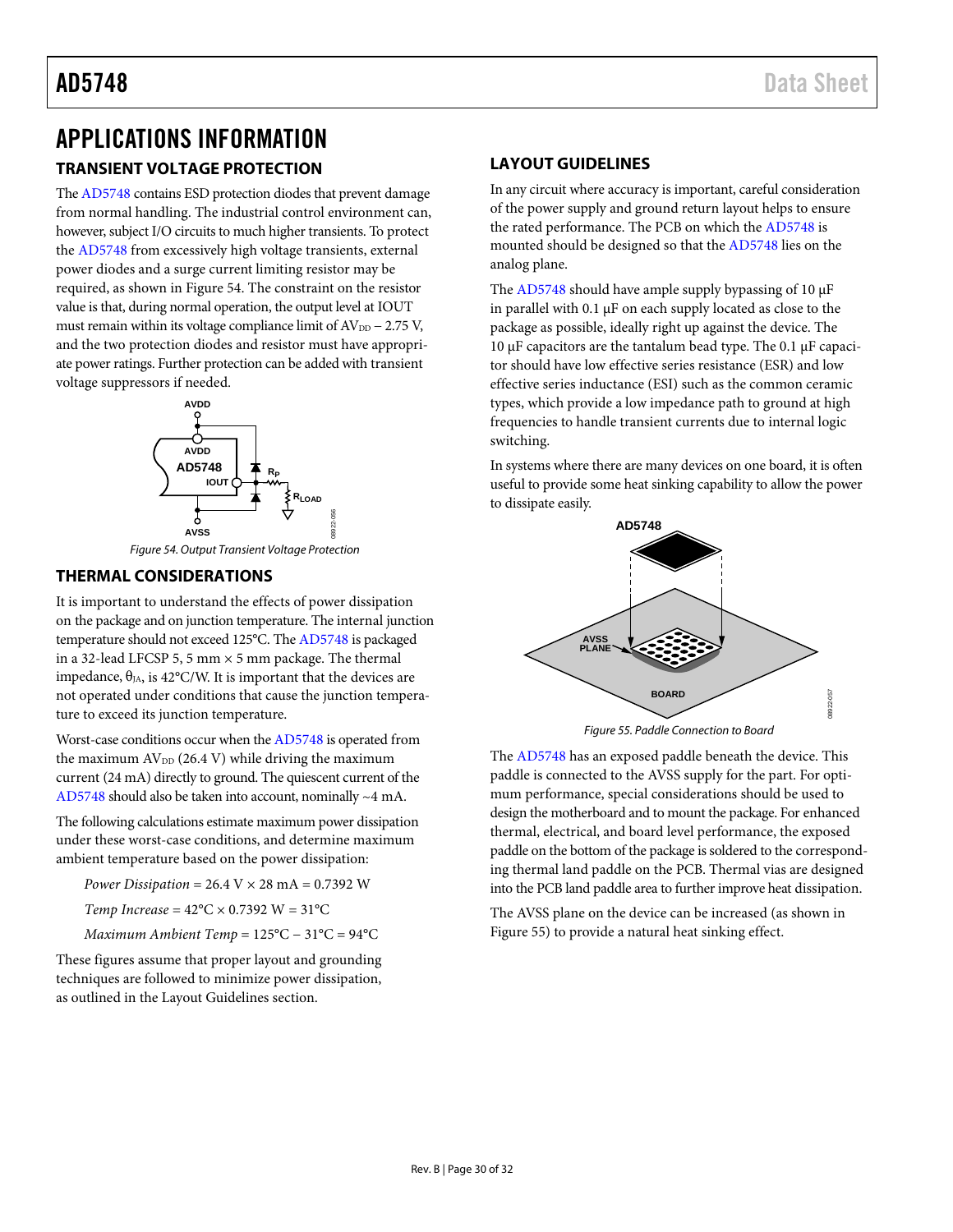### <span id="page-30-0"></span>**GALVANICALLY ISOLATED INTERFACE**

In many process control applications, it is necessary to provide an isolation barrier between the controller and the unit being controlled to protect and isolate the controlling circuitry from any hazardous common-mode voltages that may occur. The *i*Coupler® family of products from Analog Devices, Inc., provides voltage isolation in excess of 5.0 kV. The serial loading structure of the [AD5748 m](http://www.analog.com/AD5748?doc=AD5748.pdf)akes it ideal for isolated interfaces because the number of interface lines is kept to a minimum[. Figure 56 s](#page-30-2)hows a 4-channel isolated interface using a[n ADuM1400.](http://www.analog.com/ADUM1400?doc=AD5748.pdf) For further information, visit [www.analog.com/icouplers.](http://www.analog.com/icouplers)

<span id="page-30-2"></span>

#### <span id="page-30-1"></span>**MICROPROCESSOR INTERFACING**

Microprocessor interfacing to the [AD5748 i](http://www.analog.com/AD5748?doc=AD5748.pdf)s via a serial bus that uses a protocol compatible with microcontrollers and DSP processors. The communications channel is a 3-wire (minimum) interface consisting of a clock signal, a data signal, and a SYNC signal. Th[e AD5748 r](http://www.analog.com/AD5748?doc=AD5748.pdf)equires a 16-bit data-word with data valid on the falling edge of SCLK.